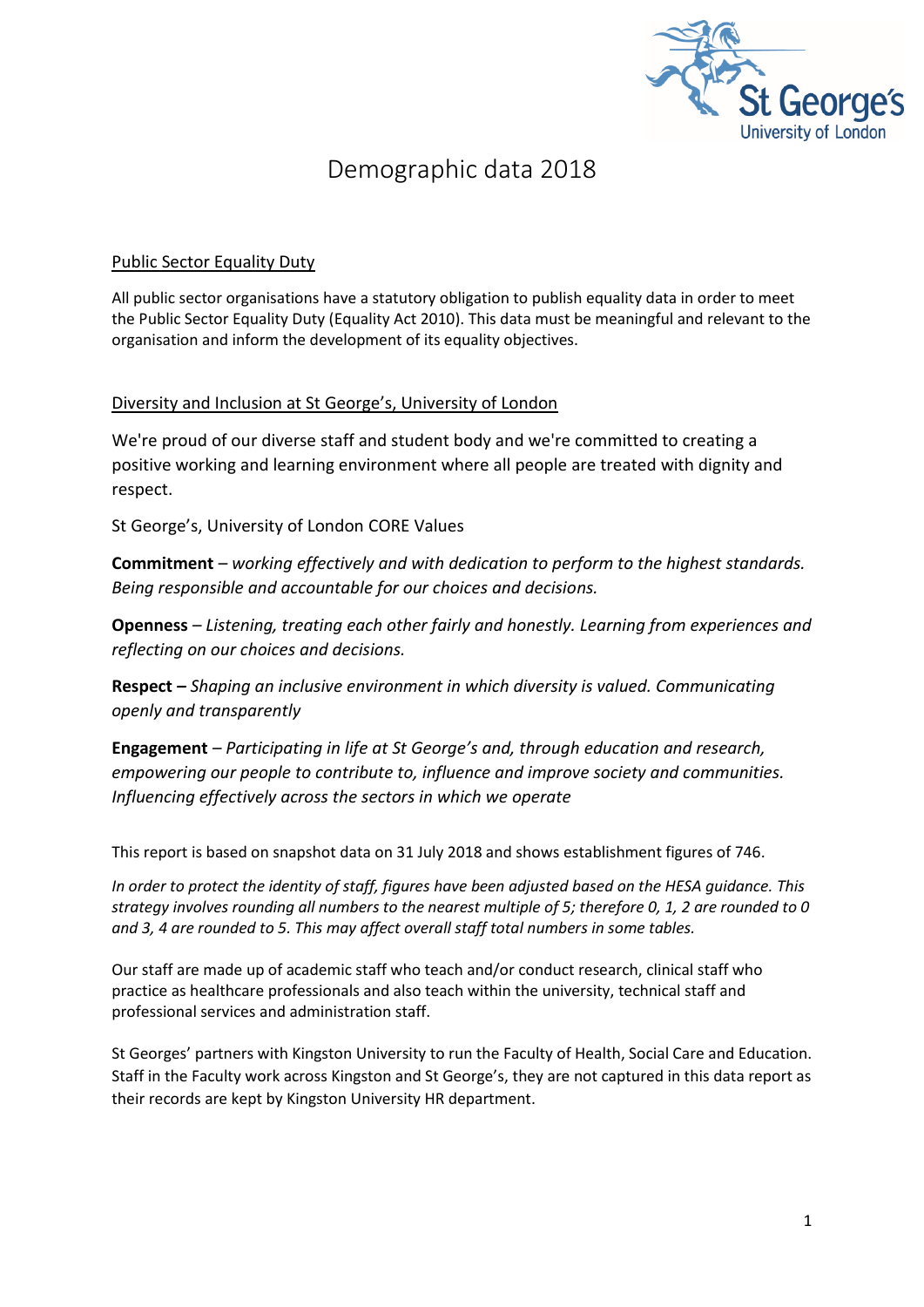# I. Staff Overall

St George's, University of London is made up of four institutes, three of which are research institutes and one is the focus our undergraduate and postgraduate medical and biomedical programmes. Academic staff are split across these institutes as well as a small number of professional support staff. A large proportion of our staff work in the Professional Services Directorate, which manages the university centrally. A small number of staff work in Administration Core Facilities which is responsible for providing technical administration and support across the university.

| <b>Institute/Department</b>                            | Count | $\%$  |
|--------------------------------------------------------|-------|-------|
| <b>Administration Core Facilities</b>                  | 31    | $4\%$ |
| Population Health Research Institute (PHRI)            | 61    | $8\%$ |
| Molecular & Clinical Sciences Research Institute (MCS) | 108   | 14%   |
| Infection and Immunity Research Institute (I&I)        |       | 16%   |
| Institute of Medical and Biomedical Education (IMBE)   | 192   | 26%   |
| <b>Professional Services Directorate</b>               | 235   | 32%   |
| <b>Grand Total</b>                                     | 746   | 100%  |

The Institute for Medical and Biomedical Education (IMBE) is the largest of our institutes whilst The Population Health Research Institute is the smallest. Professional Services has the largest proportion of staff, this directorate incorporates a number of different departments and services.

| <b>Staff Role</b>              | <b>Count</b> | $\%$  |
|--------------------------------|--------------|-------|
| Professor                      | 49           | $7\%$ |
| Reader                         | 36           | 5%    |
| Senior Lecturer                | 69           | 9%    |
| Lecturer                       | 57           | 8%    |
| Research                       | 107          | 14%   |
| <b>Teaching Fellow</b>         | 33           | 4%    |
| Professional and Support Staff | 395          | 53%   |
| <b>Grand Total</b>             | 746          | 100%  |

Professional and Support Staff incorporates all staff who work on non-academic contracts, this includes Institute/Core Facilities Admin staff, who work in administrative and technical support roles within our four academic institutes and centrally; Research Support staff who support research activity within the four institutes; and Professional Services staff, who work centrally across the university in a number of departments. A breakdown of Professional and Support Staff is shown below.

| <b>Professional and Support Staff</b>        | Count | %    |
|----------------------------------------------|-------|------|
| <b>Professional Services</b>                 | 234   | 59%  |
| <b>Research Support Staff</b>                | 61    | 15%  |
| Institute and Core Facilities Administration | 100   | 25%  |
| Total                                        | 395   | 100% |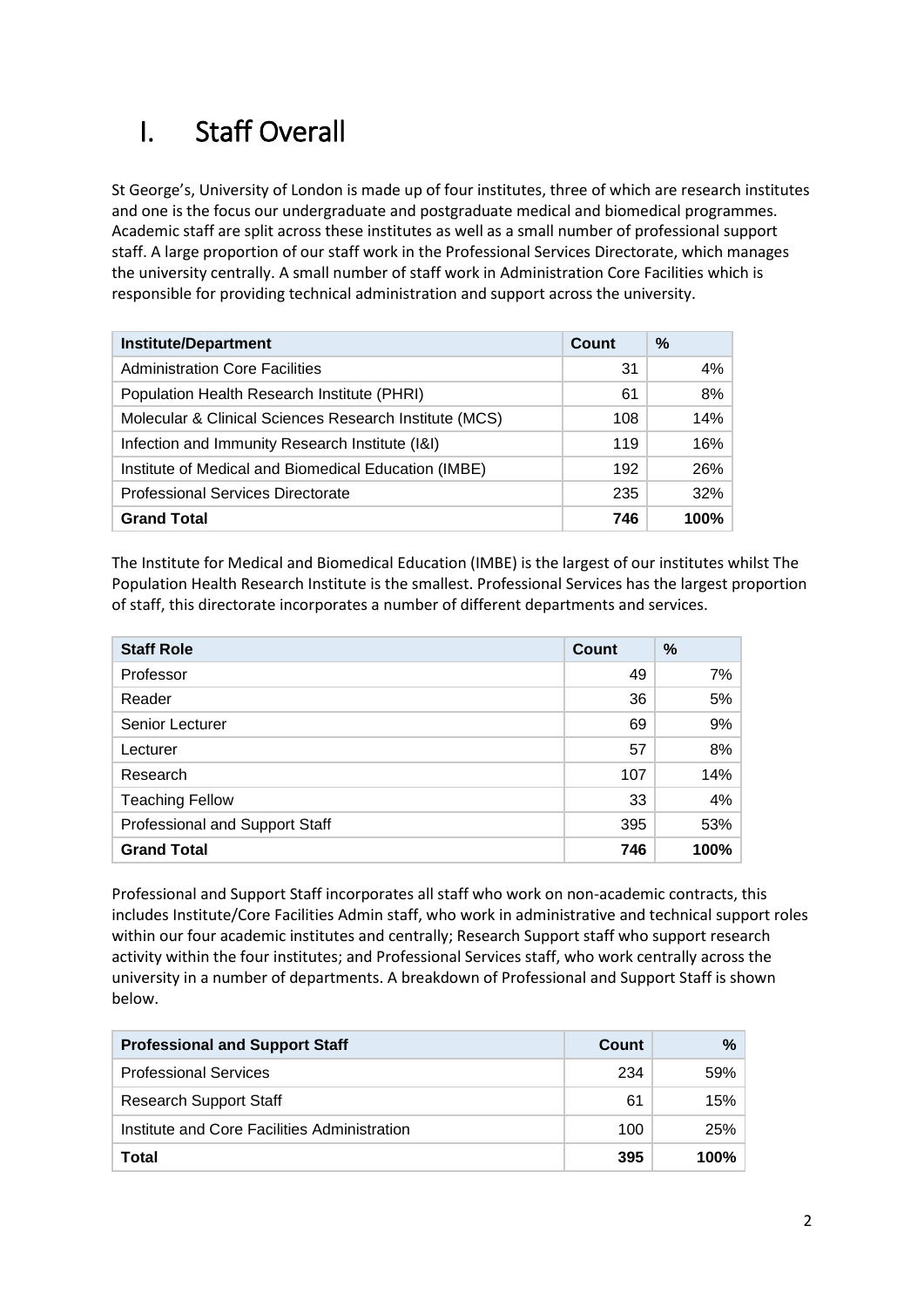The majority of our staff are on non-clinical contracts, with 17% on clinical contracts. Our staff who are on clinical contracts work across the university and the NHS Trust and actively practice in their field. Their salaries are set by the NHS.

| <b>Institute/Department</b>                      | <b>Clinical</b><br><b>Non Clinical</b> |       | Total |      |     |
|--------------------------------------------------|----------------------------------------|-------|-------|------|-----|
| <b>Administration Core Facilities</b>            | 0                                      | $0\%$ | 31    | 100% | 31  |
| Infection and Immunity Research Institute        | 31                                     | 26%   | 88    | 74%  | 119 |
| Institute of Medical and Biomedical Education    | 35                                     | 18%   | 157   | 82%  | 192 |
| Molecular & Clinical Sciences Research Institute | 44                                     | 41%   | 64    | 59%  | 108 |
| Population Health Research Institute             | 15                                     | 25%   | 46    | 75%  | 61  |
| <b>Professional Services Directorate</b>         | 0                                      | 0%    | 234   | 100% | 235 |
| Total                                            | 125                                    | 17%   | 620   | 83%  | 745 |



Figure 1 – Overall staff by institute or department and clinical status

A large proportion of our clinical staff work in the Molecular and Clinical Sciences Research Institute, the rest of our clinical staff are split between our other institutes. Across all areas, the majority of our staff are non-clinical.

| <b>Staff Role</b>              | <b>Clinical</b> |     | <b>Non-Clinical</b> | <b>Total</b> |     |
|--------------------------------|-----------------|-----|---------------------|--------------|-----|
| Professional and Support Staff | 10              | 3%  | 385                 | 97%          | 395 |
| <b>Teaching Fellow</b>         | 5               | 12% | 29                  | 88%          | 33  |
| Research                       | 30              | 28% | 77                  | 72%          | 107 |
| Lecturer                       | 18              | 32% | 39                  | 68%          | 57  |
| Senior Lecturer                | 23              | 33% | 46                  | 67%          | 69  |
| Reader                         | 13              | 36% | 23                  | 64%          | 36  |
| Professor                      | 28              | 57% | 21                  | 43%          | 49  |
| <b>Grand Total</b>             | 127             | 17% | 620                 | 83%          | 747 |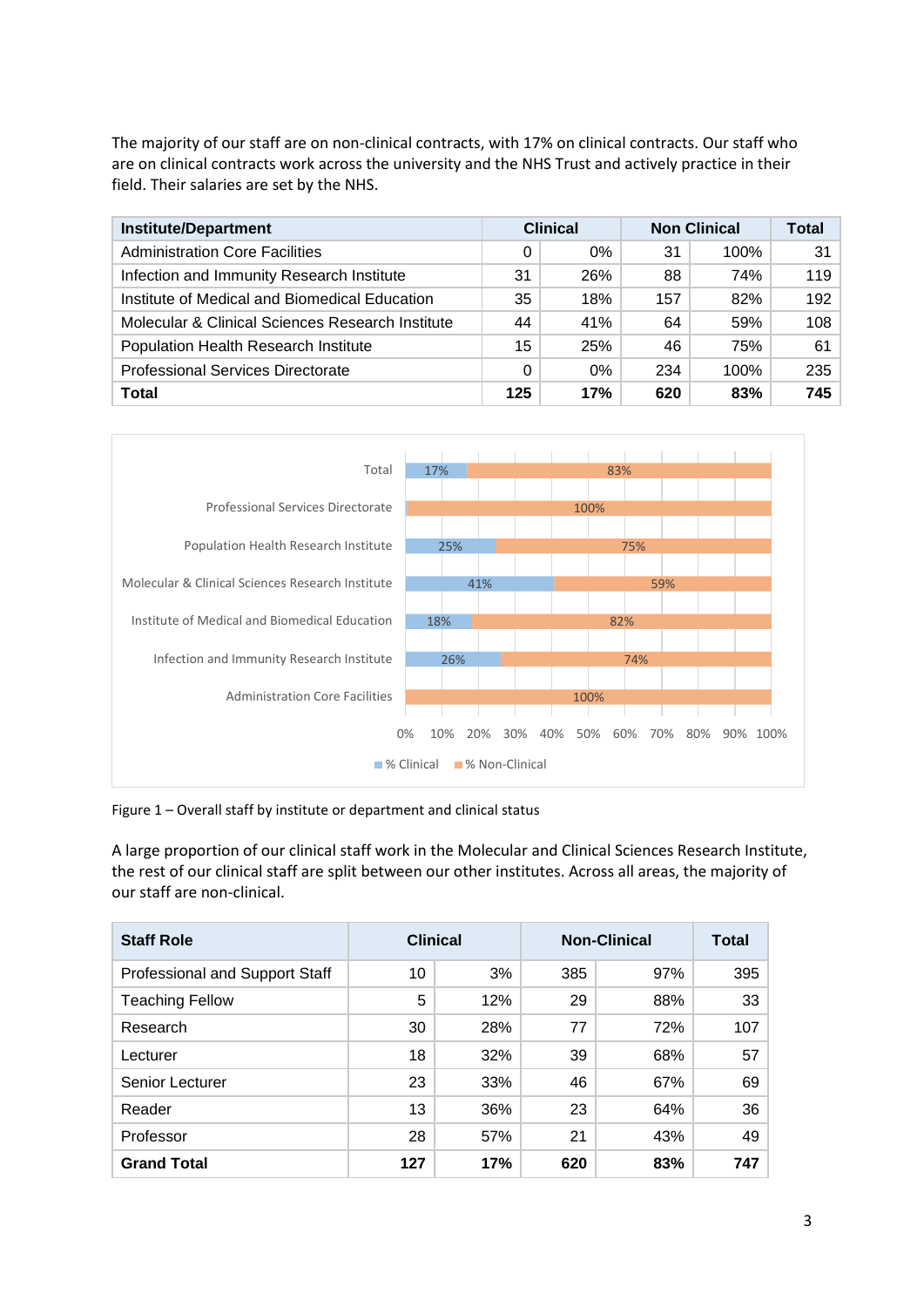

Figure 2 – Overall staff by role and clinical status

The percentage of clinical staff increases as the level of seniority for academic posts increases; the highest proportion of clinical staff are Professors, more than half of Professors are on clinical contracts.

| <b>Pay Scale</b>          | Count | %       |
|---------------------------|-------|---------|
| <b>SGUL PSA Pay Scale</b> | 35    | 5%      |
| <b>SGUL Pay Scale</b>     | 584   | 78%     |
| <b>Clinical Pay Scale</b> | 127   | 17%     |
| Total                     | 746   | $100\%$ |

Our data shows that 620 members of our staff are on SGUL pay grades, these are pay grades set by the University and include SGUL grades 1 – 8 and the Professional and Senior Administration (PSA) pay scale. The remaining 126 staff members are on Clinical pay grades, which are set by the NHS, St George's does not have control of these salaries. A breakdown of SGUL pay scales is shown below.

| Grade               | <b>Count</b> | %    |
|---------------------|--------------|------|
| <b>SGUL 1-3</b>     | 29           | 4%   |
| SGUL <sub>4</sub>   | 78           | 10%  |
| SGUL <sub>5</sub>   | 110          | 15%  |
| SGUL <sub>6</sub>   | 152          | 20%  |
| SGUL <sub>7</sub>   | 120          | 16%  |
| SGUL <sub>8</sub>   | 95           | 13%  |
| <b>PSA</b>          | 35           | 5%   |
| <b>Clinical Pay</b> | 127          | 17%  |
| Total               | 746          | 100% |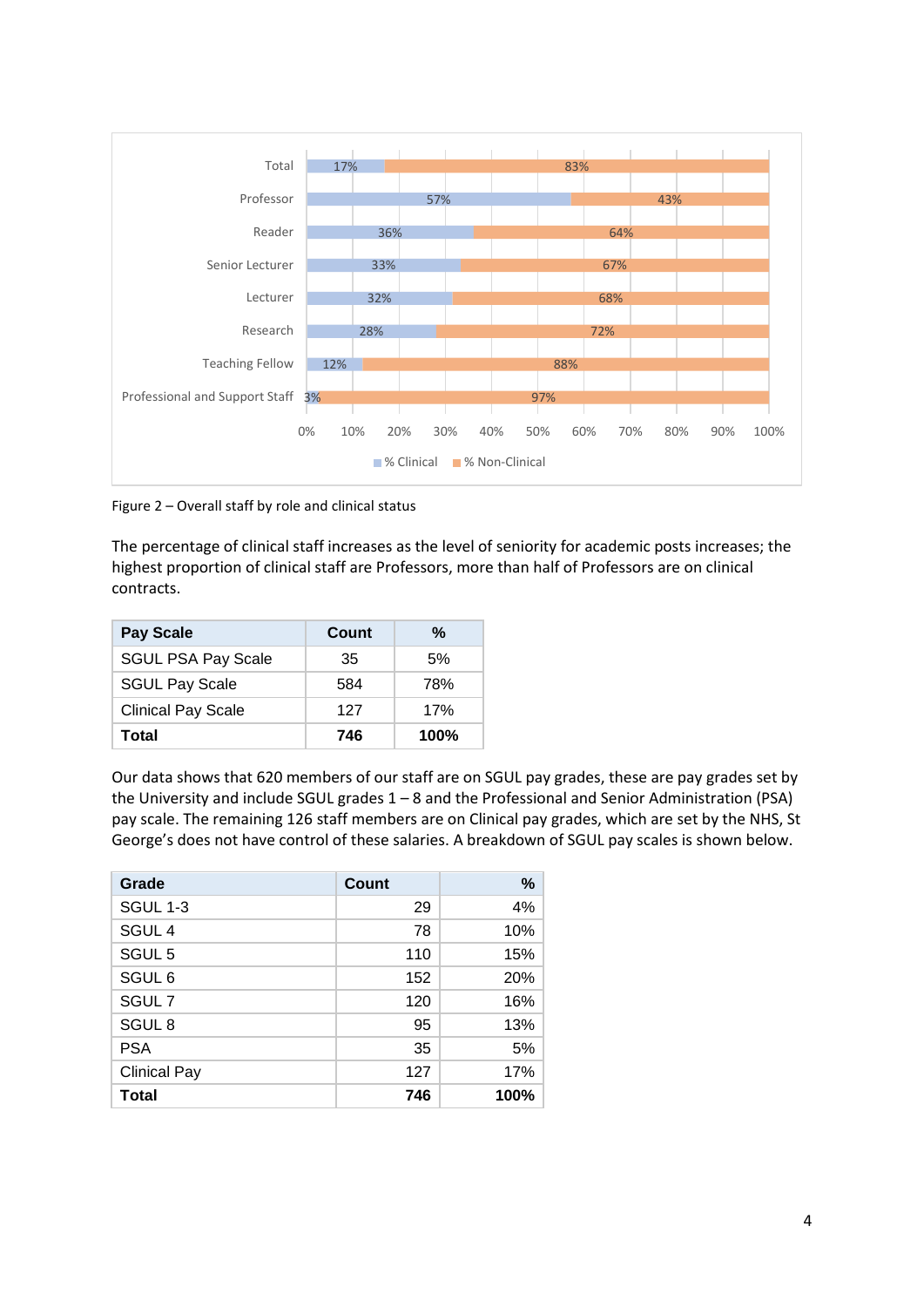

Figure 3 – Overall staff by contract type

The majority of our staff work full time however there is a significant proportion of staff who work part time. The contract mode of staff is broken down further by staff role below.

| <b>Staff Role</b>                        | <b>Full Time</b> | % Full Time | <b>Part Time</b> | % Part Time | <b>Total</b> |
|------------------------------------------|------------------|-------------|------------------|-------------|--------------|
| Professional and Support<br><b>Staff</b> | 320              | 81%         | 75               | 19%         | 395          |
| <b>Teaching Fellow</b>                   | 5                | 12%         | 29               | 88%         | 33           |
| Research                                 | 75               | 70%         | 32               | 30%         | 107          |
| Lecturer                                 | 30               | 53%         | 27               | 47%         | 57           |
| Senior Lecturer                          | 48               | 70%         | 21               | 30%         | 69           |
| Reader                                   | 31               | 86%         | 5                | 14%         | 36           |
| Professor                                | 37               | 76%         | 12               | 24%         | 49           |
| <b>Grand Total</b>                       | 546              | 73%         | 201              | 27%         | 747          |



Figure 4 – Overall staff by contract type and staff role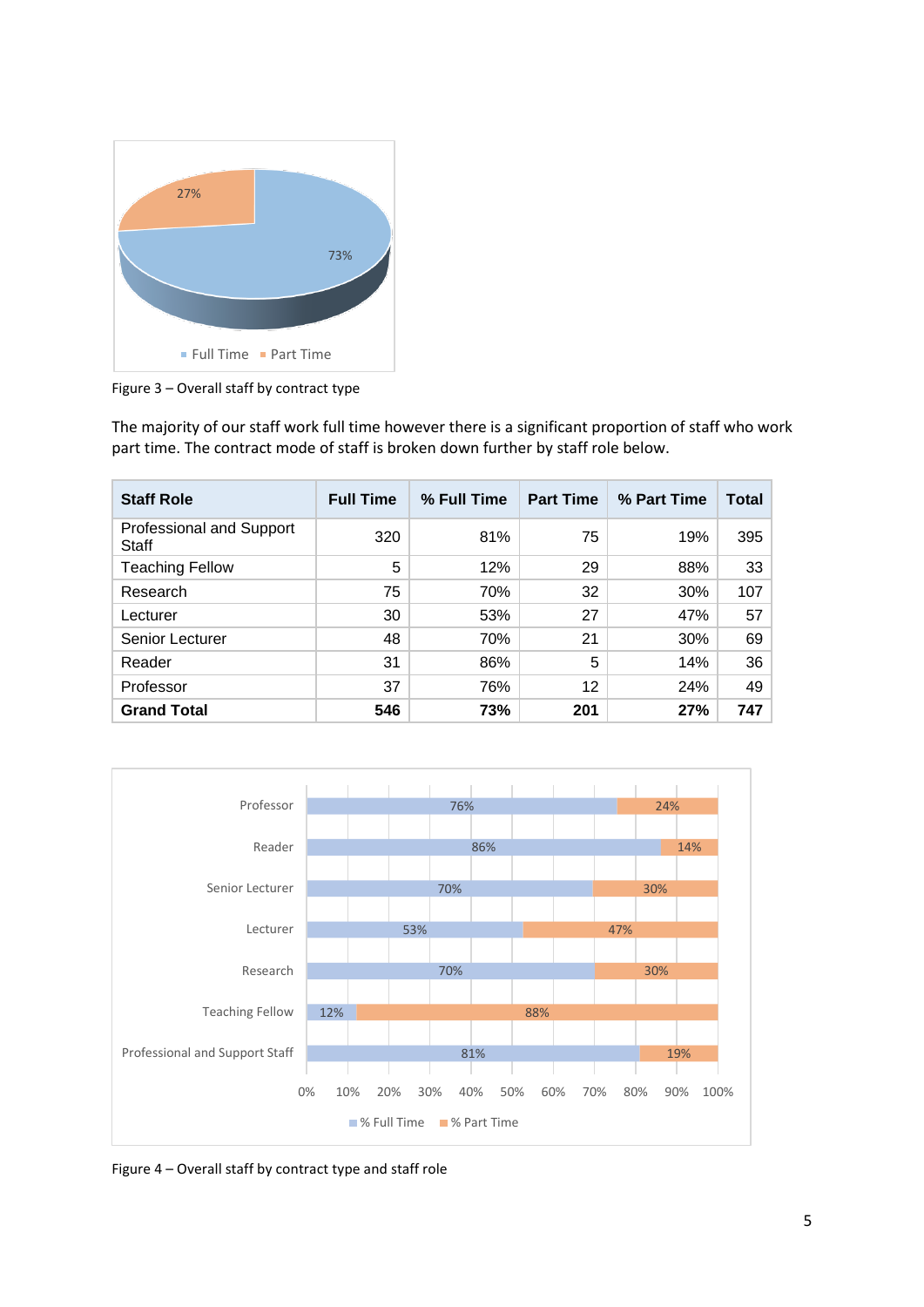A significant proportion of Teaching Fellows work part-time (62%). There is also a substantial proportion of staff in Lecturer/Senior Lecturer roles who work part-time (38%/28%). Staff in Professional and Support staff are least likely to work part-time.



Figure 5 – Overall staff by contract type

| <b>Staff Role</b>                        | <b>Permanent</b> | % Permanent | <b>Fixed Term</b> | % Fixed Term | Total |
|------------------------------------------|------------------|-------------|-------------------|--------------|-------|
| Professional and Support<br><b>Staff</b> | 307              | 78%         | 88                | 22%          | 395   |
| <b>Teaching Fellow</b>                   | 23               | 70%         | 10                | 30%          | 33    |
| Research                                 | 5                | 3%          | 104               | 97%          | 107   |
| Lecturer                                 | 39               | 68%         | 18                | 32%          | 57    |
| Senior Lecturer                          | 60               | 87%         | 9                 | 13%          | 69    |
| Reader                                   | 35               | 100%        | 0                 | $0\%$        | 36    |
| Professor                                | 44               | 90%         | 5                 | 10%          | 49    |
| <b>Grand Total</b>                       | 513              | 68%         | 234               | 32%          | 747   |



Figure 6 – Overall staff by contract type and staff role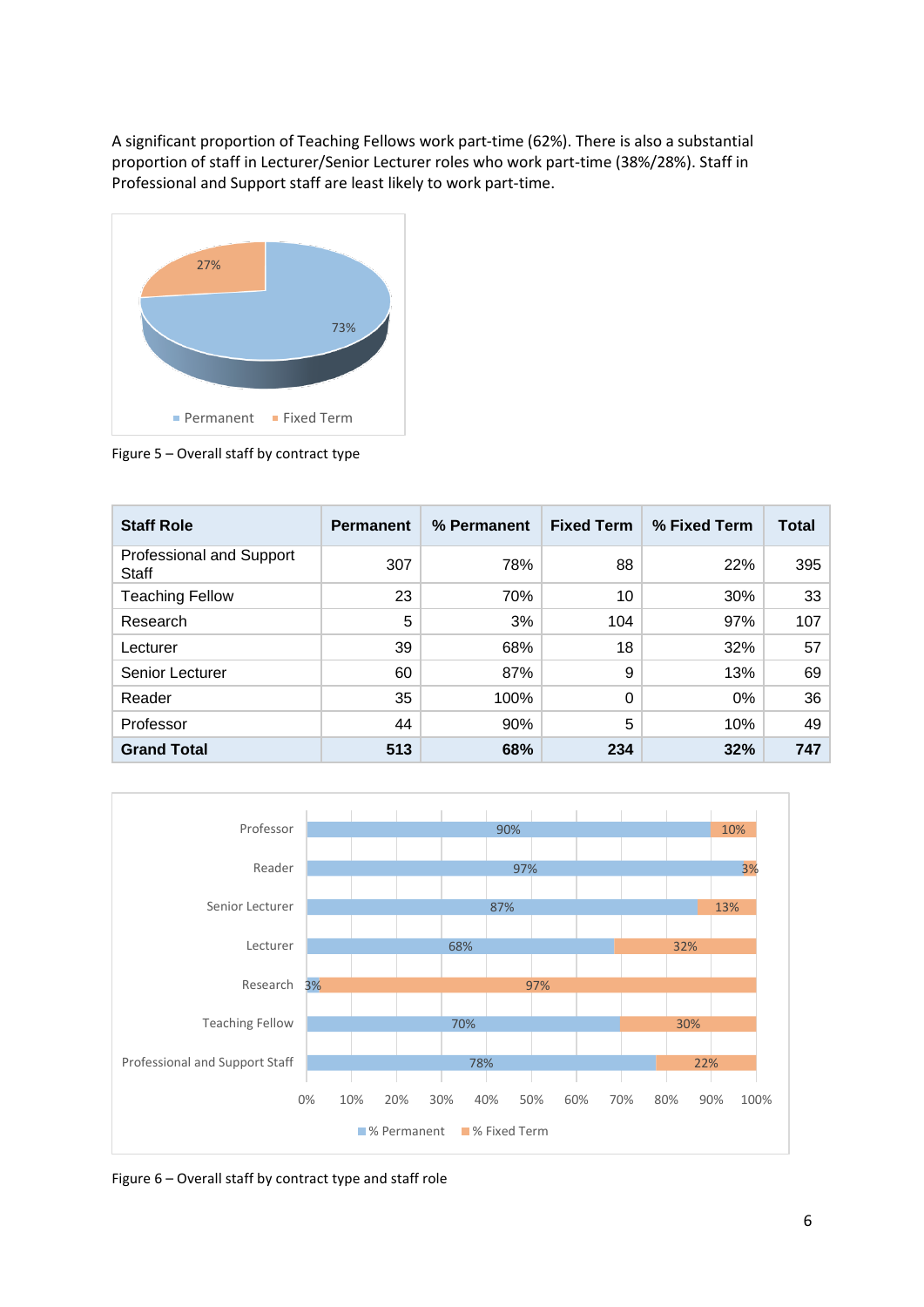The majority of our staff are on permanent contracts, however, the majority of our research staff are on fixed-term contracts; 97% of research staff and 44% of research support staff are on fixed-term contracts. There is also a substantial percentage of staff in Teacher and Lecturer roles who are on fixed-term contracts. In contrast, staff in Reader or Professor roles are not as likely to be on fixedterm contracts, this reflects academic roles in the higher education sector.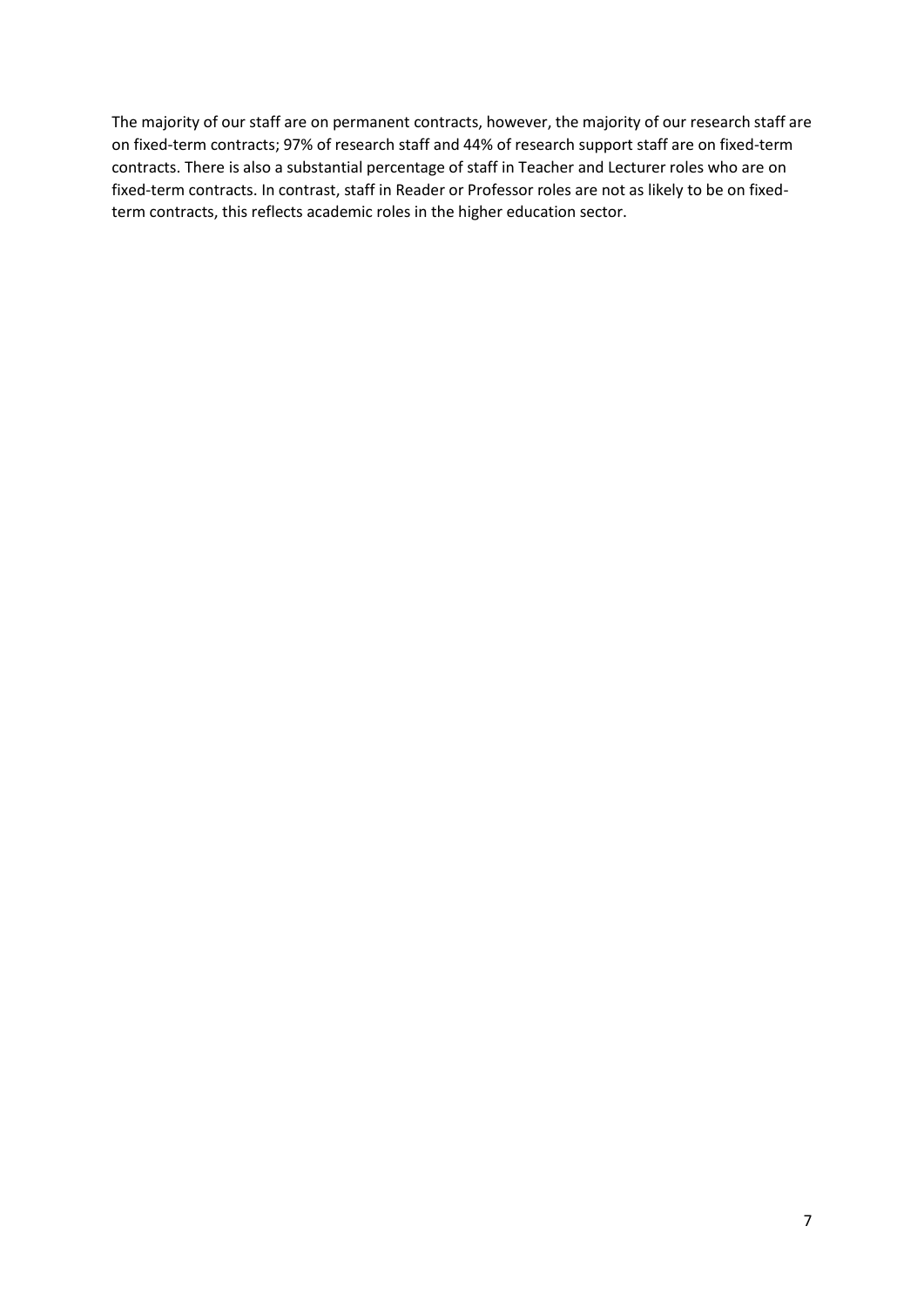# II. Staff by Diversity Characteristics

## Overall Staff by Sex

**.** 

| Total  | 746 | 100% |
|--------|-----|------|
| Male   | 283 | 38%  |
| Female | 463 | 62%  |



Figure 7 – Overall staff by sex

| <b>Staff Role</b>              | <b>Female</b> |     | <b>Male</b> | Total |     |
|--------------------------------|---------------|-----|-------------|-------|-----|
| Professional and Support Staff | 260           | 66% | 135         | 34%   | 395 |
| <b>Teaching Fellow</b>         | 24            | 73% | 9           | 27%   | 33  |
| Research                       | 71            | 66% | 36          | 34%   | 107 |
| Lecturer                       | 37            | 65% | 20          | 35%   | 57  |
| Senior Lecturer                | 36            | 52% | 33          | 48%   | 69  |
| Reader                         | 19            | 53% | 17          | 47%   | 36  |
| Professor                      | 16            | 33% | 33          | 67%   | 49  |
| <b>Total</b>                   | 463           | 62% | 283         | 38%   | 746 |

According to the Equality in higher education: staff statistical report 2018<sup>1</sup>, 54.2% of staff working in UK higher education were women and 45.8% were men.

Our figures are reasonably in line with HE sector and our subject area, however we have a slightly higher female population than male overall. Our figures remain consistent with the previous academic year.

| <b>Institute/Department</b>                      | Female |     | <b>Male</b> |     | Total |
|--------------------------------------------------|--------|-----|-------------|-----|-------|
| <b>Administration Core Facilities</b>            | 19     | 61% | 12          | 39% | 31    |
| Infection and Immunity Research Institute        | 69     | 58% | 50          | 42% | 119   |
| Institute of Medical and Biomedical Education    |        | 70% | 57          | 30% | 192   |
| Molecular & Clinical Sciences Research Institute | 54     | 50% | 54          | 50% | 108   |
| Population Health Research Institute             | 45     | 74% | 16          | 26% | 61    |
| <b>Professional Services Directorate</b>         |        | 60% | 94          | 40% | 235   |
| <b>Grand Total</b>                               | 463    | 62% | 283         | 38% | 746   |

<sup>&</sup>lt;sup>1</sup> The Equality in higher education: staff statistical report 2018 - Equality Challenge Unit [https://www.advance-he.ac.uk/sites/default/files/2019-05/2018-06-ECU\\_HE-stats-report\\_staff\\_v5](https://www.advance-he.ac.uk/sites/default/files/2019-05/2018-06-ECU_HE-stats-report_staff_v5-compressed.pdf) [compressed.pdf](https://www.advance-he.ac.uk/sites/default/files/2019-05/2018-06-ECU_HE-stats-report_staff_v5-compressed.pdf)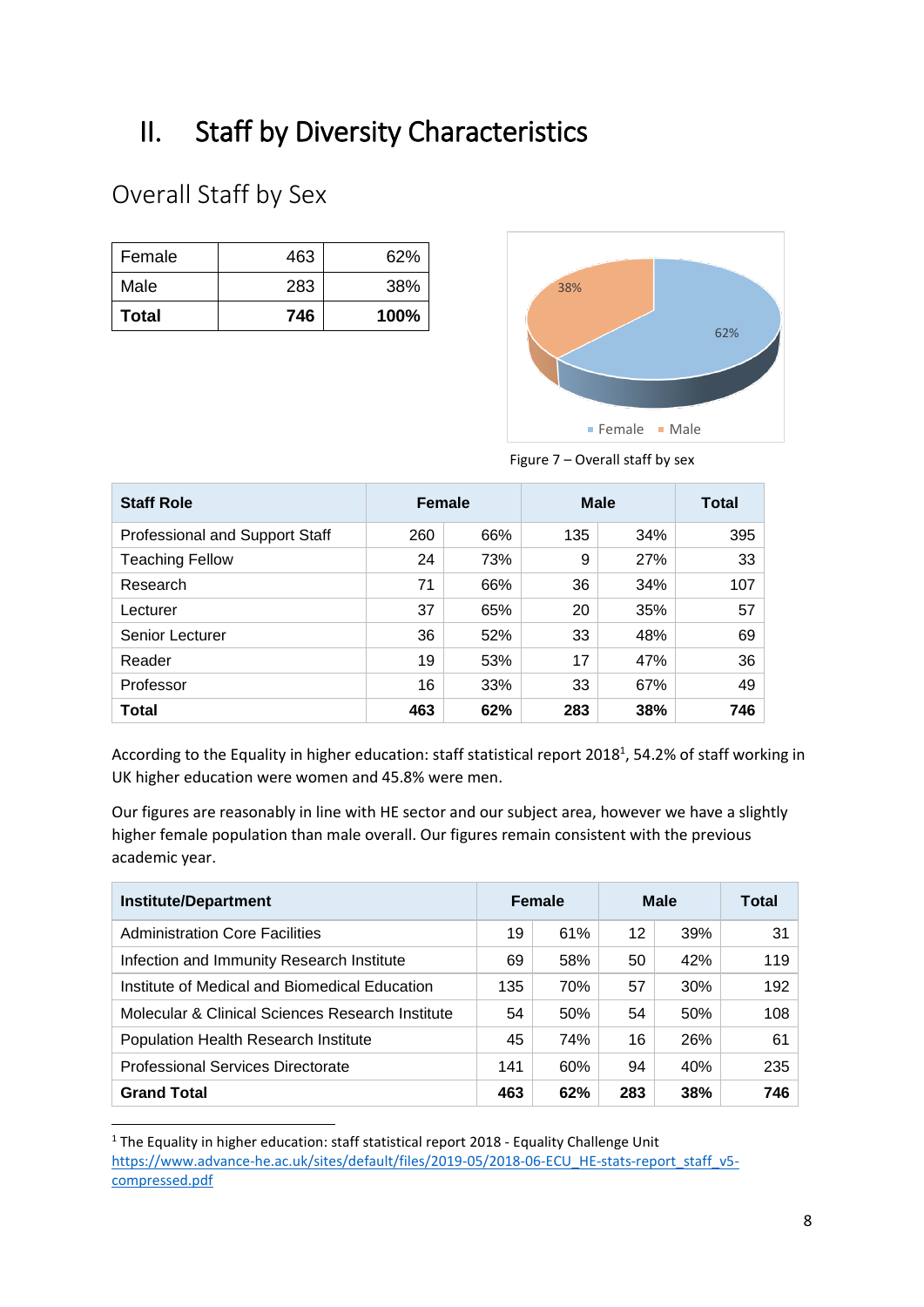

Figure 8 – Staff by sex and institute or department

The majority of our institutes and departments have more female than male staff, particularly Population Health Research Institute and the Institute of Medical and Biomedical Education.



Figure 9 – Staff by sex and clinical status

A slightly higher percentage of male staff are clinical than female staff. For both male and female staff the majority are non-clinical; in 2017/18 we had 127 members of clinical staff.

| <b>Staff Role</b>              | <b>Female</b> |     | <b>Male</b> | <b>Total</b> |     |
|--------------------------------|---------------|-----|-------------|--------------|-----|
| Professional and Support Staff | 260           | 66% | 135         | 34%          | 395 |
| <b>Teaching Fellow</b>         | 24            | 73% | 9           | 27%          | 33  |
| Research                       | 71            | 66% | 36          | 34%          | 107 |
| Lecturer                       | 37            | 65% | 20          | 35%          | 57  |
| Senior Lecturer                | 36            | 52% | 33          | 48%          | 69  |
| Reader                         | 19            | 53% | 17          | 47%          | 36  |
| Professor                      | 16            | 33% | 33          | 67%          | 49  |
| <b>Total</b>                   | 463           | 62% | 283         | 38%          | 746 |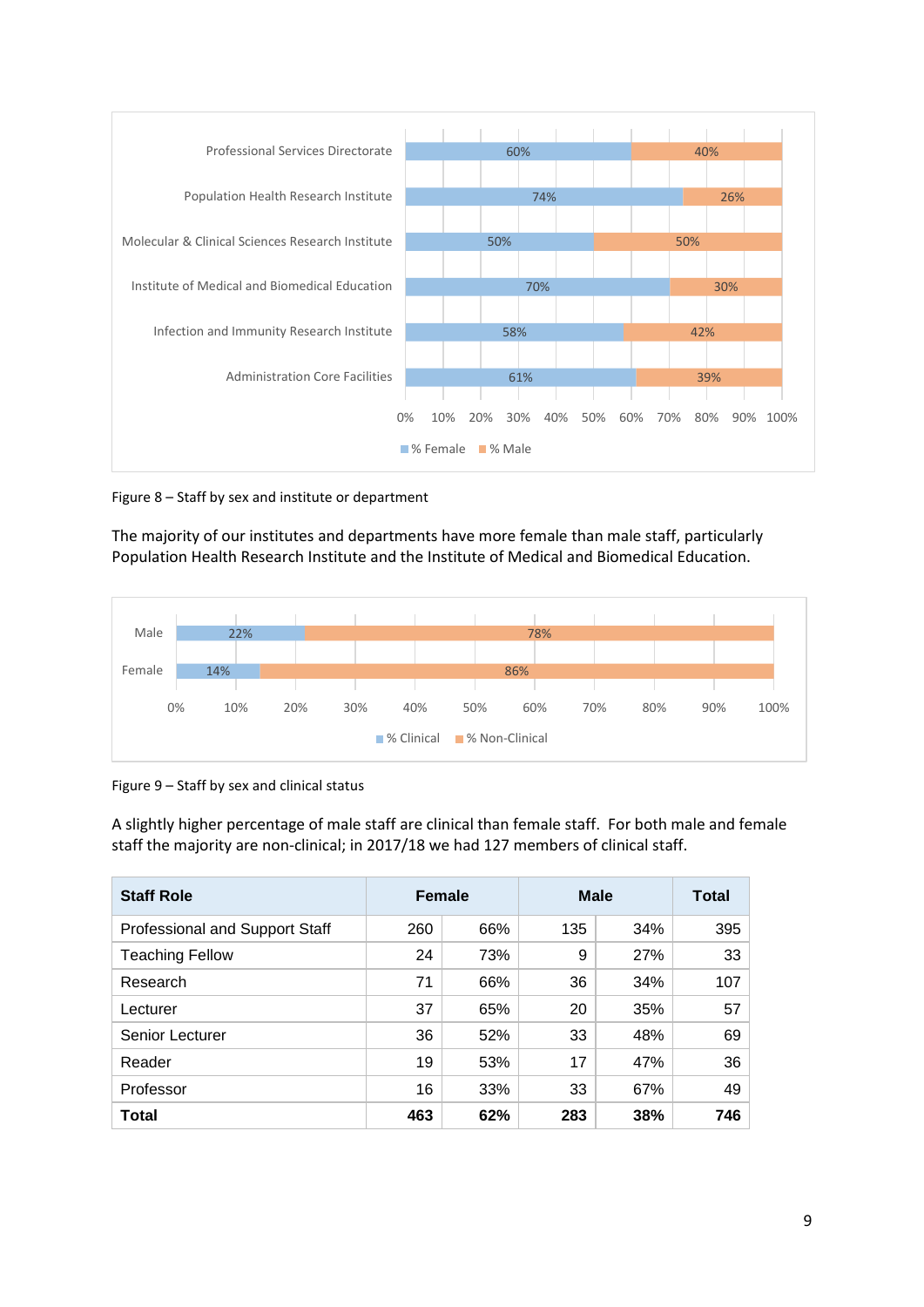

Figure 10 – Staff by sex and staff role

The balance of staff by sex shifts depending on seniority and role type. Professional Support Staff and Teaching Fellow roles have higher percentages of female staff. Researcher and Lecturer roles also have more female staff however the difference isn't so large. As the academic positions increase in seniority, the percentage of female staff decreases; at Professor level, only 33% of staff are female. Female staff are therefore clustered in less senior, and subsequently, lower paid roles. The table below explores staff by sex and SGUL grade level which also enables a breakdown of seniority among Professional and Support Staff roles.

| Grade               | <b>Female</b> | % Female | <b>Male</b> | % Male | <b>Total</b> |
|---------------------|---------------|----------|-------------|--------|--------------|
| <b>SGUL 1-3</b>     | 17            | 59%      | 12          | 41%    | 29           |
| <b>SGUL 4-5</b>     | 137           | 73%      | 51          | 27%    | 188          |
| <b>SGUL 6-7</b>     | 181           | 67%      | 91          | 33%    | 272          |
| SGUL <sub>8</sub>   | 49            | 52%      | 46          | 48%    | 95           |
| <b>PSA</b>          | 15            | 42%      | 21          | 58%    | 36           |
| <b>Clinical Pay</b> | 64            | 51%      | 62          | 49%    | 126          |
| Total               | 463           | 62%      | 283         | 38%    | 746          |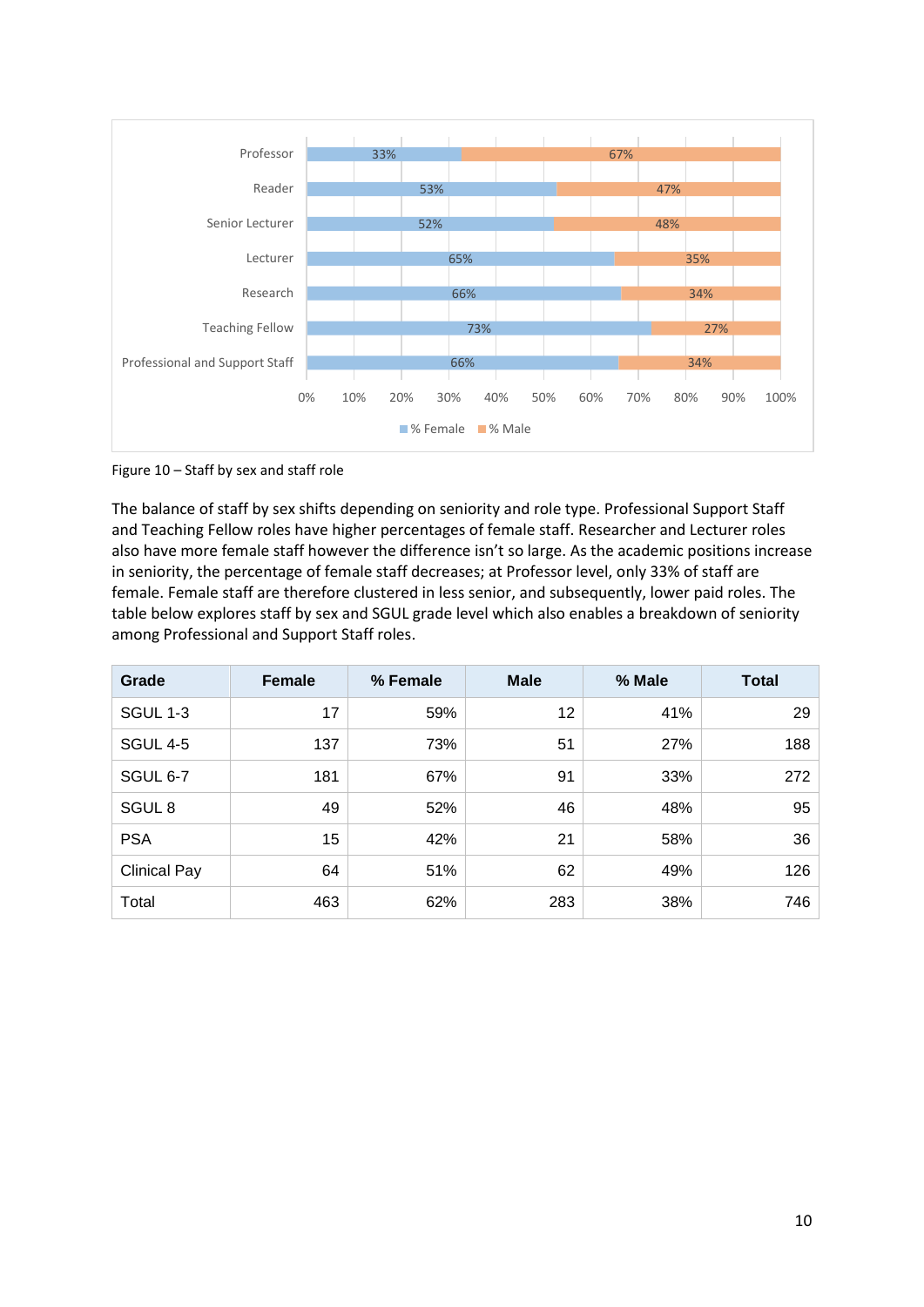

Figure 11 – Staff by sex and grade

We have a higher proportion of female staff in lower to medium grades than male staff. From grade 6-7 upwards, the representation of men increases. At PSA level, which is the highest, there is a significantly higher percentage of men than women. This shows issues of representation for our female staff population in senior roles. For further exploration on this issue please see our sex pay report, available on ou[r website.](https://www.sgul.ac.uk/about/our-professional-services/human-resources/equality-and-diversity/equal-pay-and-equal-gender) Work is also being undertaken on this issue as part of our Athena SWAN and Pay Gap Working Group.

| <b>Sex</b> | <b>Full Time</b> | ∣ % Full Time<br><b>Part Time</b> |     | % Part Time |
|------------|------------------|-----------------------------------|-----|-------------|
| Female     | 302              | 65%                               | 161 | 35%         |
| Male       | 243              | 86%                               | 40  | 14%         |

The percentage of female staff working part time is significantly higher than the percentage of male staff. This is in line with sector and non-sector averages. The percentage of female staff working part-time is consistent with the previous academic year. It is also worth noting that many of our staff may have informal flexible working agreements, e.g. compressed hours; the number of staff with working patterns that differ from standard full-time hours is likely to be higher than shown in the data above. Further work needs to be done around encouraging and enabling more men to work part-time if they wish to.

| <b>Sex</b> | <b>Permanent</b> | % Permanent | <b>Fixed Term</b> | % Fixed Term |
|------------|------------------|-------------|-------------------|--------------|
| Female     | 308              | 67%         | 155               | 33%          |
| Male       | 203              | 72%         | 80                | 28%          |

There is a slightly higher percentage of female staff on fixed-term contracts than male staff. This may be due to the fact that we have more female staff than male staff in research related roles, which tend to be fixed term.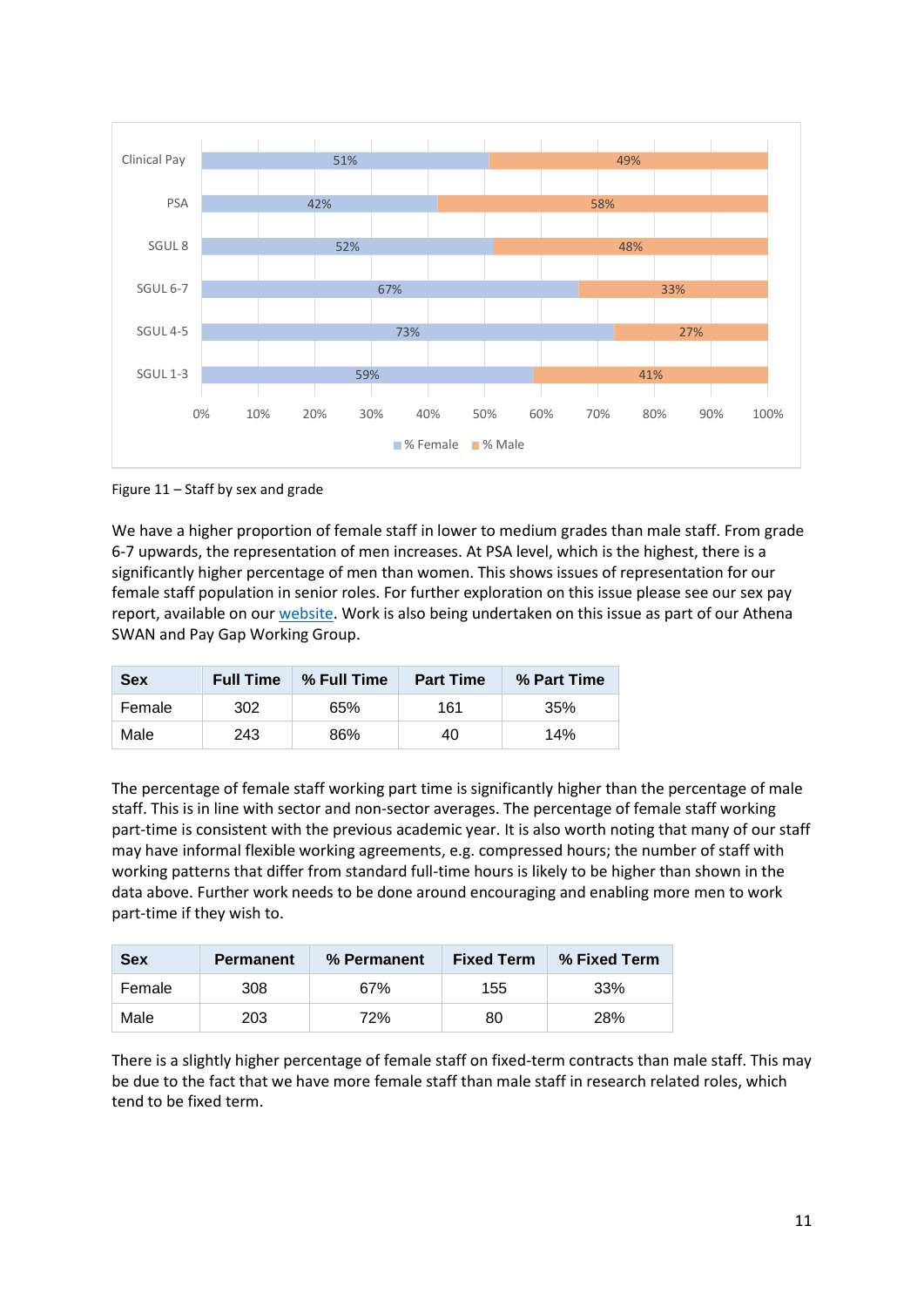| <b>BME</b>        | 203 | 27%  |
|-------------------|-----|------|
| White             | 502 | 67%  |
| Prefer not to say | 41  | 5%   |
| <b>Total</b>      | 746 | 100% |

## Overall Staff by Ethnicity



Figure 12 – Percentage of staff by ethnicity

Figures in the ECU report 2018 stated that of those with known ethnicity, 9.4% of UK Higher Education staff identified as BME. This figure varied by nationality; of non-UK staff working in Higher Education, 28.4% identified as BME. 2

We have a diverse staff community with 27% of staff from BME backgrounds. 12% of our staff are from Asian backgrounds and 6% of our staff are from Black African and Black Caribbean backgrounds.

The university is situated within Tooting, London borough of Wandsworth. According to the 2011 census, the population of Wandsworth was 28.6% BME. Our BME staff population of 28%, is therefore broadly reflective of the local area. However, it is worth noting that Wandsworth is less diverse than other boroughs in London. Of the 27% BME staff at SGUL, the majority (80%) are British. This differs from the sector average in which the majority of BME staff are from outside the UK.



Figure 13 – Staff by ethnicity and institute or department

**.** 

<sup>&</sup>lt;sup>2</sup> The Equality in higher education: staff statistical report 2018 - Equality Challenge Unit [https://www.advance-he.ac.uk/sites/default/files/2019-05/2018-06-ECU\\_HE-stats-report\\_staff\\_v5](https://www.advance-he.ac.uk/sites/default/files/2019-05/2018-06-ECU_HE-stats-report_staff_v5-compressed.pdf) [compressed.pdf](https://www.advance-he.ac.uk/sites/default/files/2019-05/2018-06-ECU_HE-stats-report_staff_v5-compressed.pdf)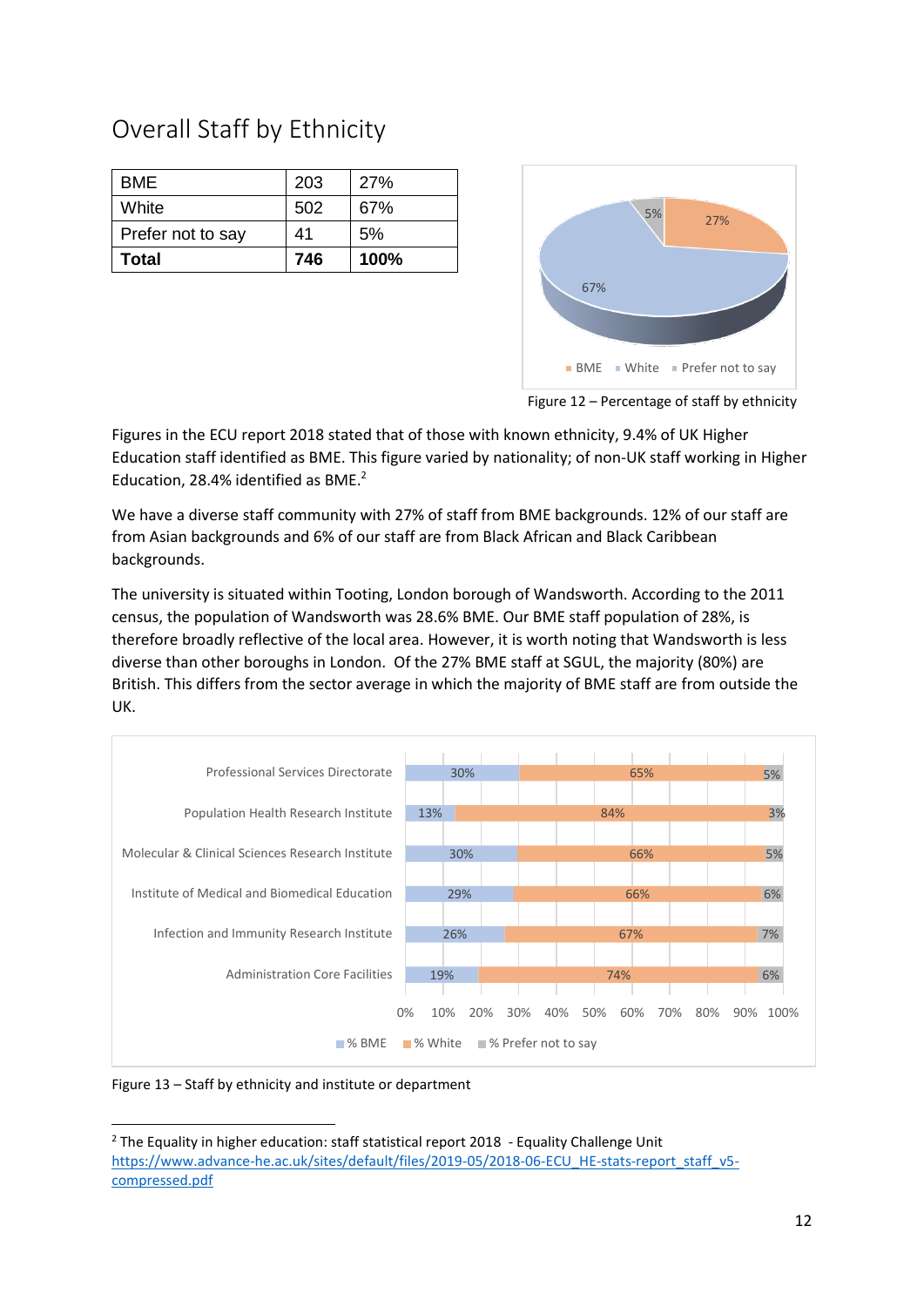The majority of our institutes and departments have a similar level of representation of BME staff however our Population and Health Research Institute has a significantly lower representation.



Figure 14 – Staff by ethnicity and clinical status

There is a slightly higher representation of White staff than BME staff in clinical roles, however this difference is small.



Figure 15 – Staff by ethnicity and role type

The representation of BME staff is higher in Teacher and Research roles, than in more senior roles such as Reader and Professor. The representation of BME staff is also high in Professional and Support Staff roles. Figure 16 below shows the breakdown of staff by salary grade.

| <b>Salary Band</b>  | <b>BME</b> | $%$ BME | White | % White | <b>Prefer not</b><br>to say | % Prefer<br>not to say | <b>Total</b> |
|---------------------|------------|---------|-------|---------|-----------------------------|------------------------|--------------|
| <b>SGUL 1 - 3</b>   | 8          | 28%     | 21    | 72%     | 0                           | $0\%$                  | 29           |
| <b>SGUL 4 - 5</b>   | 67         | 36%     | 111   | 59%     | 10                          | 5%                     | 188          |
| <b>SGUL 6-7</b>     | 74         | 27%     | 182   | 67%     | 15                          | 6%                     | 271          |
| SGUL <sub>8</sub>   | 18         | 19%     | 69    | 72%     | 9                           | 9%                     | 96           |
| <b>PSA</b>          | 0          | 0%      | 32    | 100%    | $\Omega$                    | $0\%$                  | 32           |
| <b>Clinical Pay</b> | 33         | 26%     | 87    | 69%     | 6                           | 5%                     | 126          |
| <b>Grand total</b>  | 200        | 27%     | 502   | 67%     | 40                          | 5%                     | 742          |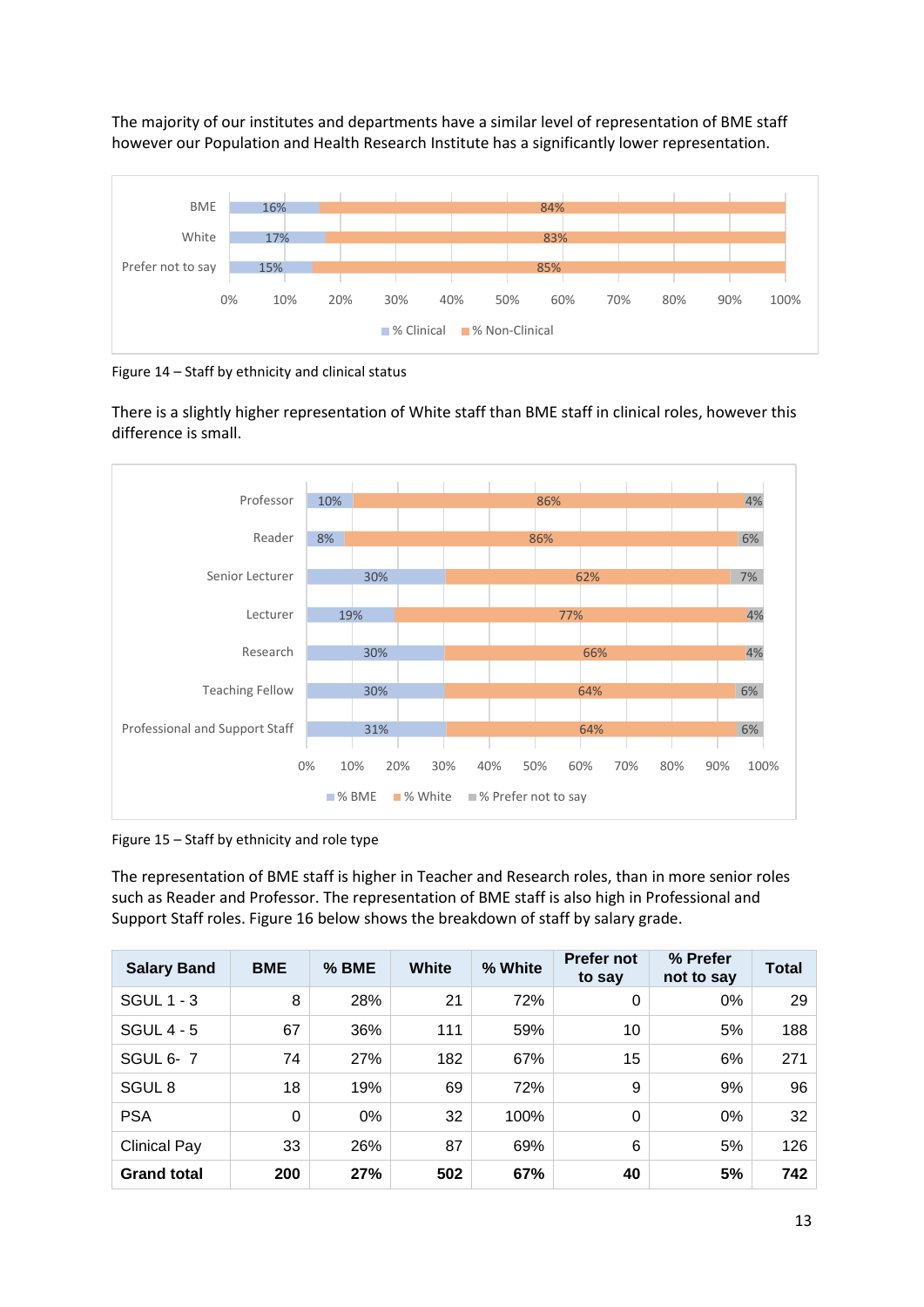

Figure 16 – Staff by ethnicity and grade

The data shows that BME staff are underrepresented in higher grades, particularly at PSA level. The percentage of BME staff decrease as the grade level increases whilst the percentage of White staff increases as the grade level increases. St George's is committed to improving the diversity of its employees across all grades. We are introducing blind shortlisting in our recruitment process and we deliver unconscious bias training to staff involved in recruitment and promotion decisions.

| <b>Ethnicity</b>  | <b>Full Time</b> | % Full Time | <b>Part Time</b> | % Part Time | <b>Total</b> |
|-------------------|------------------|-------------|------------------|-------------|--------------|
| <b>BME</b>        | 152              | 75%         | 51               | 25%         | 203          |
| White             | 349              | 73%         | 138              | 27%         | 502          |
| Prefer not to say | 27               | 73%         |                  | 28%         | 40 l         |

The percentages of staff working full-time and part-time are the same across ethnicities.

| <b>Ethnicity</b>  | <b>Permanent</b> | % Permanent | <b>Fixed Term</b> | % Fixed Term | Total |
|-------------------|------------------|-------------|-------------------|--------------|-------|
| <b>BME</b>        | 135              | 67%         | 68                | 33%          | 203   |
| White             | 349              | 70%         | 153               | 30%          | 502   |
| Prefer not to say | 27               | 66%         | 14                | 34%          | 41    |

The percentages of staff on fixed-term contracts is equal across ethnicities.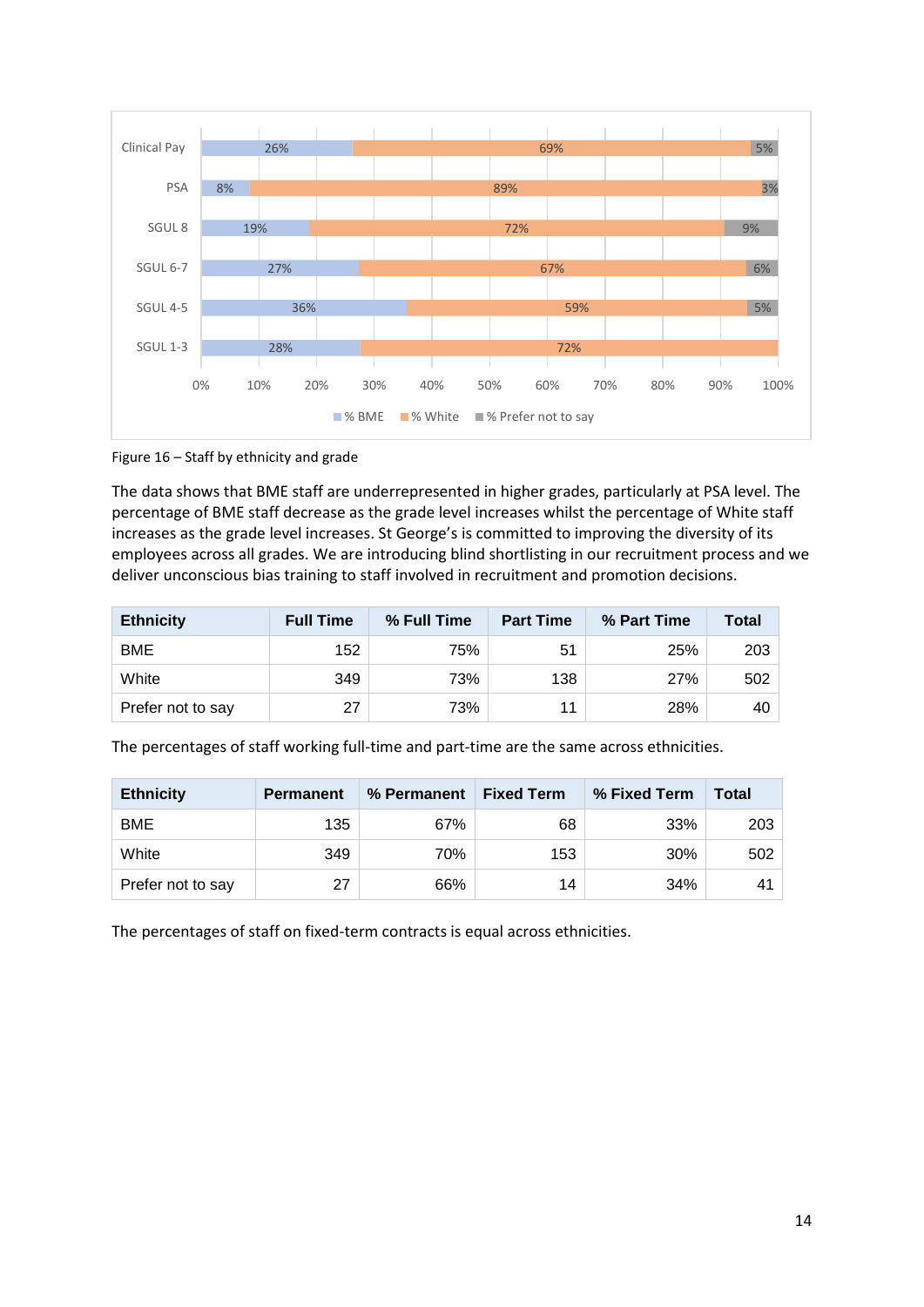### Overall Staff by Disability

| Declared disability    | 37  | 5%   |
|------------------------|-----|------|
| No declared disability | 680 | 91%  |
| Prefer not to say      | 29  | 4%   |
| <b>Total</b>           | 746 | 100% |

![](_page_14_Figure_2.jpeg)

Figure 17 – Overall staff by disability

Overall, 5% of staff in 2018 declared a disability. This is in line with the sector average which is 4.7%<sup>3</sup>. However, it is widely known that in reality the actual percentage of staff with disabilities across the UK will be higher and that rates of declaration are very low due to stigma and fears of discrimination.

In 2017 St George's joined the Disability Confident Scheme which requires employers to take various action to recruit and retain disabled people and people with health conditions for their skills and talent, creating a more inclusive workforce. We also launched a Staff Disability Network in 2018 which aims to support disabled staff at work and to progress disability issues at the university.

![](_page_14_Figure_6.jpeg)

Figure 18 – Staff by disability and institute or department

**.** 

The percentage of staff with a declared disability fluctuates slightly between institutes and departments; the Population Health Research Institute has the highest percentage of staff with a declared disability at 10% as well as the lowest percentage of staff who chose "prefer not to say".

<sup>&</sup>lt;sup>3</sup> The Equality in higher education: staff statistical report 2018 - Equality Challenge Unit [https://www.advance-he.ac.uk/sites/default/files/2019-05/2018-06-ECU\\_HE-stats-report\\_staff\\_v5](https://www.advance-he.ac.uk/sites/default/files/2019-05/2018-06-ECU_HE-stats-report_staff_v5-compressed.pdf) [compressed.pdf](https://www.advance-he.ac.uk/sites/default/files/2019-05/2018-06-ECU_HE-stats-report_staff_v5-compressed.pdf)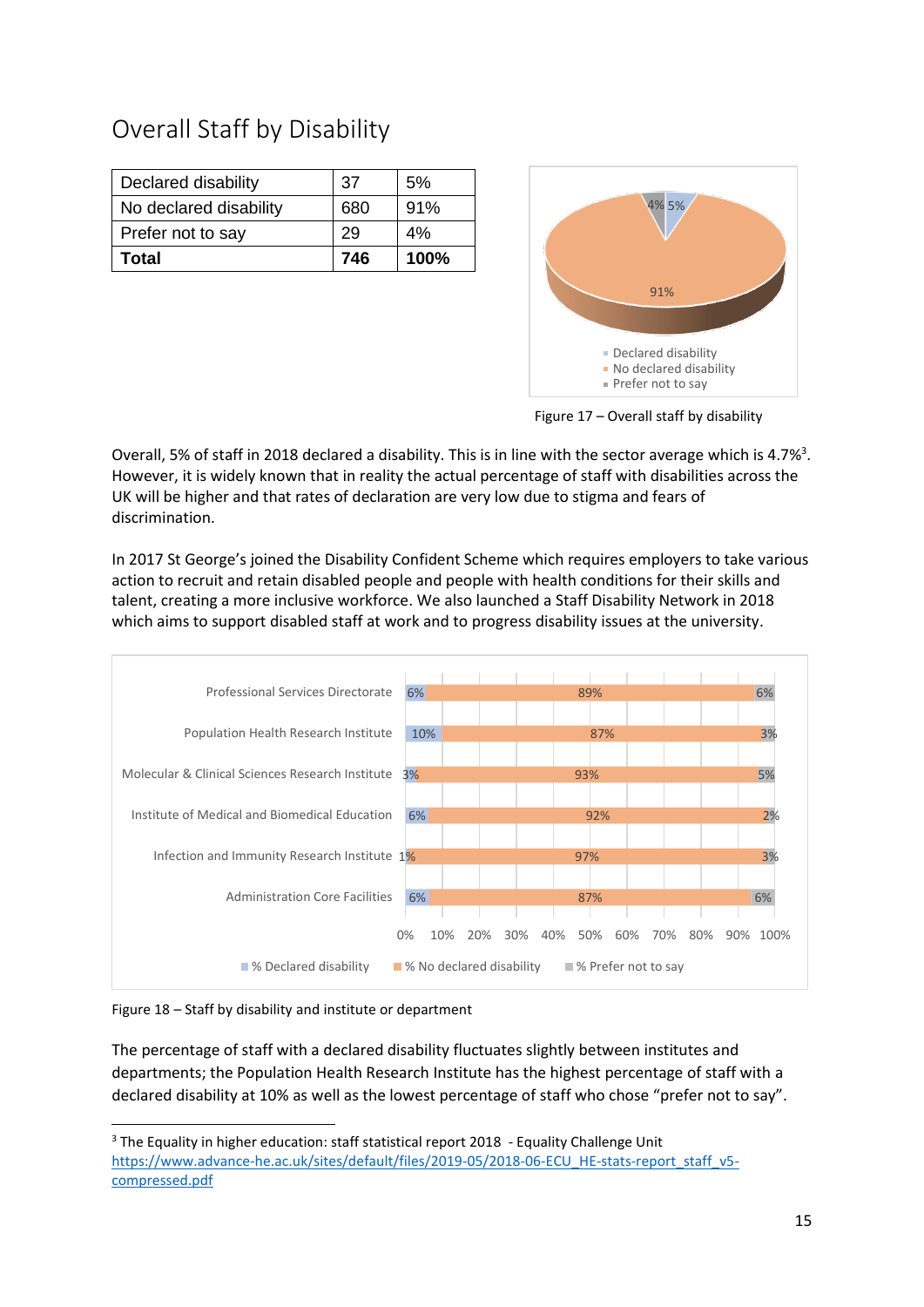The Infection and Immunity Research Institute has the lowest percentage of staff with a declared disability at only 1%. It is important to note that the numbers of staff with a declared disability are very small and therefore firm conclusions cannot be easily drawn from the data.

![](_page_15_Figure_1.jpeg)

Figure 19 – Staff by disability and clinical status

The representation of staff with declared disabilities in clinical roles is consistent with the percentage of staff with a declared disability overall at SGUL.

![](_page_15_Figure_4.jpeg)

Figure 20 – Staff by disability and role type

The level of representation of staff with declared disabilities is consistent in the majority of roles. However there are no staff with a declared disability at Reader level and only 2% of staff at Professor level have a declared disability. Figure 32 below shows the breakdown of staff by salary grade and disability.

| Grade               | <b>Declared disability</b> |       | No declared disability |      |    | <b>Prefer not to say</b> | <b>Total</b> |
|---------------------|----------------------------|-------|------------------------|------|----|--------------------------|--------------|
| SGUL 1-3            | 0                          | 0%    | 26                     | 100% | 0  | 0%                       | 26           |
| <b>SGUL 4-5</b>     | 14                         | 7%    | 168                    | 90%  | 6  | 3%                       | 188          |
| SGUL 6-7            | 15                         | 6%    | 246                    | 90%  | 11 | 4%                       | 272          |
| SGUL <sub>8</sub>   | 5                          | 4%    | 85                     | 90%  | 6  | 6%                       | 96           |
| <b>PSA</b>          | 0                          | $0\%$ | 34                     | 100% | 0  | $0\%$                    | 34           |
| <b>Clinical Pay</b> | 0                          | 0%    | 121                    | 98%  | 5  | 2%                       | 126          |
| <b>Total</b>        | 34                         | 5%    | 680                    | 91%  | 28 | 4%                       | 742          |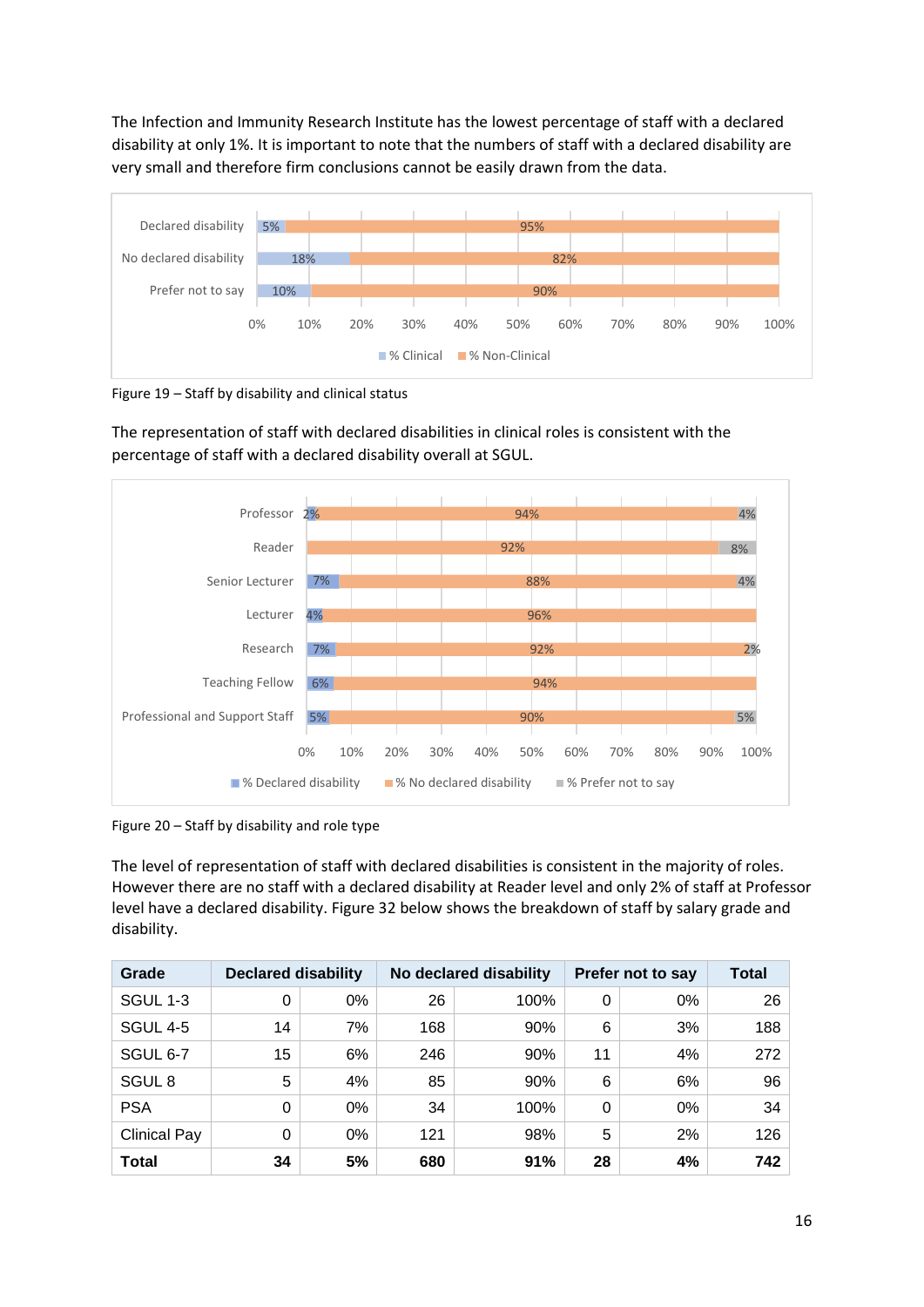![](_page_16_Figure_0.jpeg)

Figure 21 – Staff by disability and grade

The representation of staff with declared disabilities is highest in the lower grades 4-5. The representation decreases as the grade level increases. At the most senior levels, grade 8 and Professorial Senior Administration (PSA), there is a lower representation of staff with declared disabilities.

| <b>Disability</b>      | <b>Full Time</b> |     | <b>Part Time</b> | Total |     |
|------------------------|------------------|-----|------------------|-------|-----|
| Declared disability    | 23               | 79% | 14               | 38%   |     |
| No declared disability | 499              | 73% | 181              | 27%   | 680 |
| Prefer not to say      | 23               | 62% |                  | 21%   | 29  |

The percentage of staff working part-time is higher for staff with declared disabilities which may relate to reasonable adjustments in place for staff members or preferred working hours.

| <b>Disability</b>      | <b>Fixed Term</b> |     | <b>Permanent</b> | Total |     |
|------------------------|-------------------|-----|------------------|-------|-----|
| Declared disability    | 12                | 32% | 25               | 68%   | -37 |
| No declared disability | 214               | 31% | 466              | 69%   | 680 |
| Prefer not to say      |                   | 31% | 20               | 69%   | 29  |

There is an equal distribution of staff on fixed-term and permanent contracts across those with declared disabilities and those without.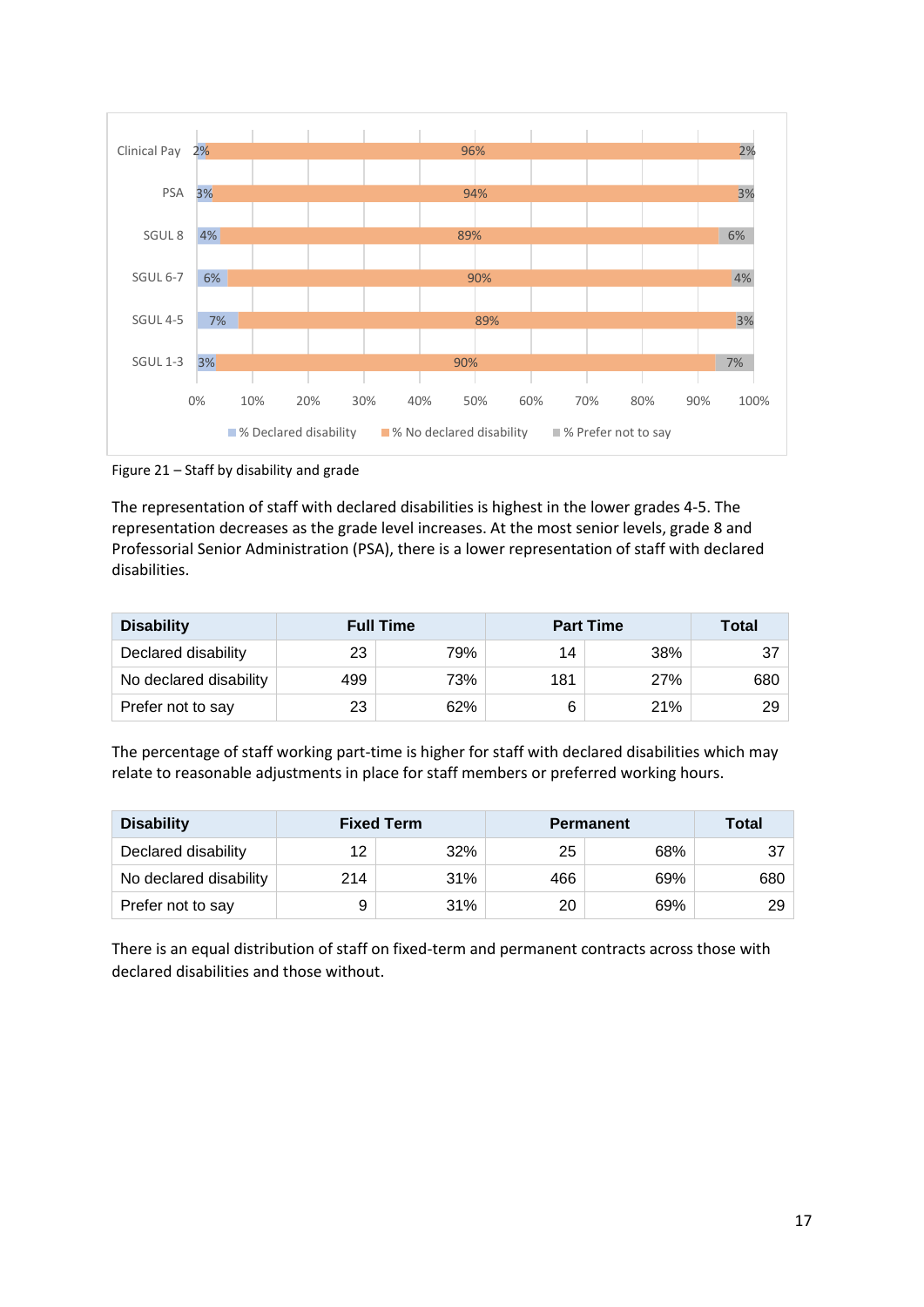#### Overall Staff by Age Group

| Under 25     | 5   | 1%   |
|--------------|-----|------|
| $25 - 35$    | 197 | 26%  |
| 36-45        | 205 | 27%  |
| 46-55        | 170 | 23%  |
| 56-65        | 136 | 18%  |
| 66+          | 33  | 4%   |
| <b>Total</b> | 746 | 100% |

![](_page_17_Figure_2.jpeg)

Figure 22 – Staff by age group

The majority of our staff are between the ages 25–55 however we do have a significant percentage of staff aged 56-65. At age 66 and above we have significantly less staff, this is likely due to retirement.

![](_page_17_Figure_5.jpeg)

Figure 23 – Staff by age and institute or department

The distribution of staff by age is relatively consistent across institutes and departments with slight differences; Administration and Core Facilities has a higher percentage of staff aged over 45 than other areas whilst Molecular and Clinical Sciences Research Institute has a high percentage of staff aged under 46.

Our Professional Services Directorate has the highest proportion of staff aged 25-35.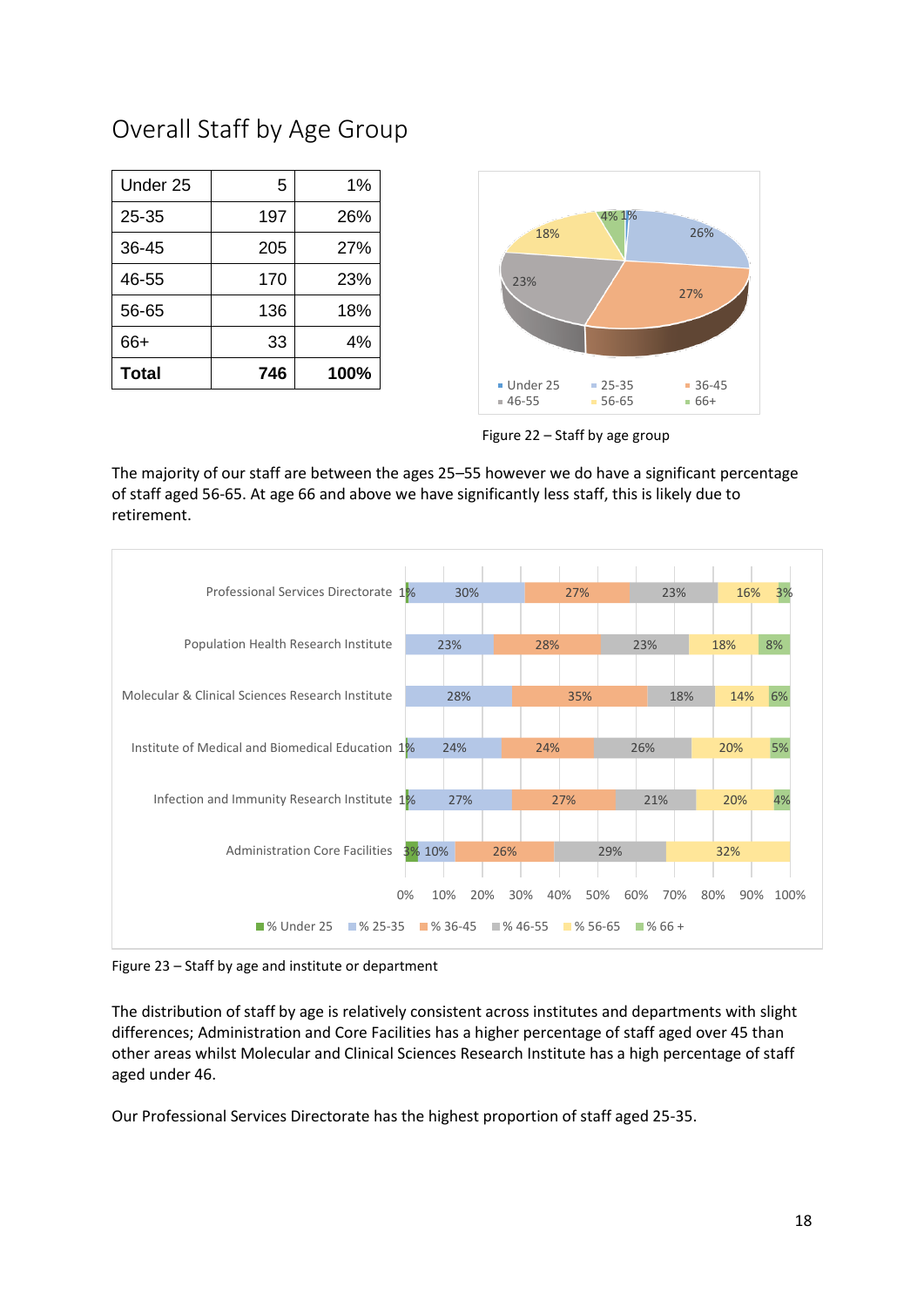![](_page_18_Figure_0.jpeg)

Figure 24 – Staff by age and clinical status

The proportion of staff on clinical contracts increases as the staff age group increases. This is to be expected in relation to academic career progression.

![](_page_18_Figure_3.jpeg)

Figure 25 – Staff by age and staff role

Staff in younger age groups are represented highly in the less senior academic roles such as Teacher, Researcher and Lecturer. Staff in Professor and Reader roles are in older age groups than other staff roles; all staff in these roles are aged over 36. This trend is arguably unsurprising due to the nature of the academic career pathway in which staff progress as they gain experience over time. Professional and Support staff are the most diverse in terms of staff age.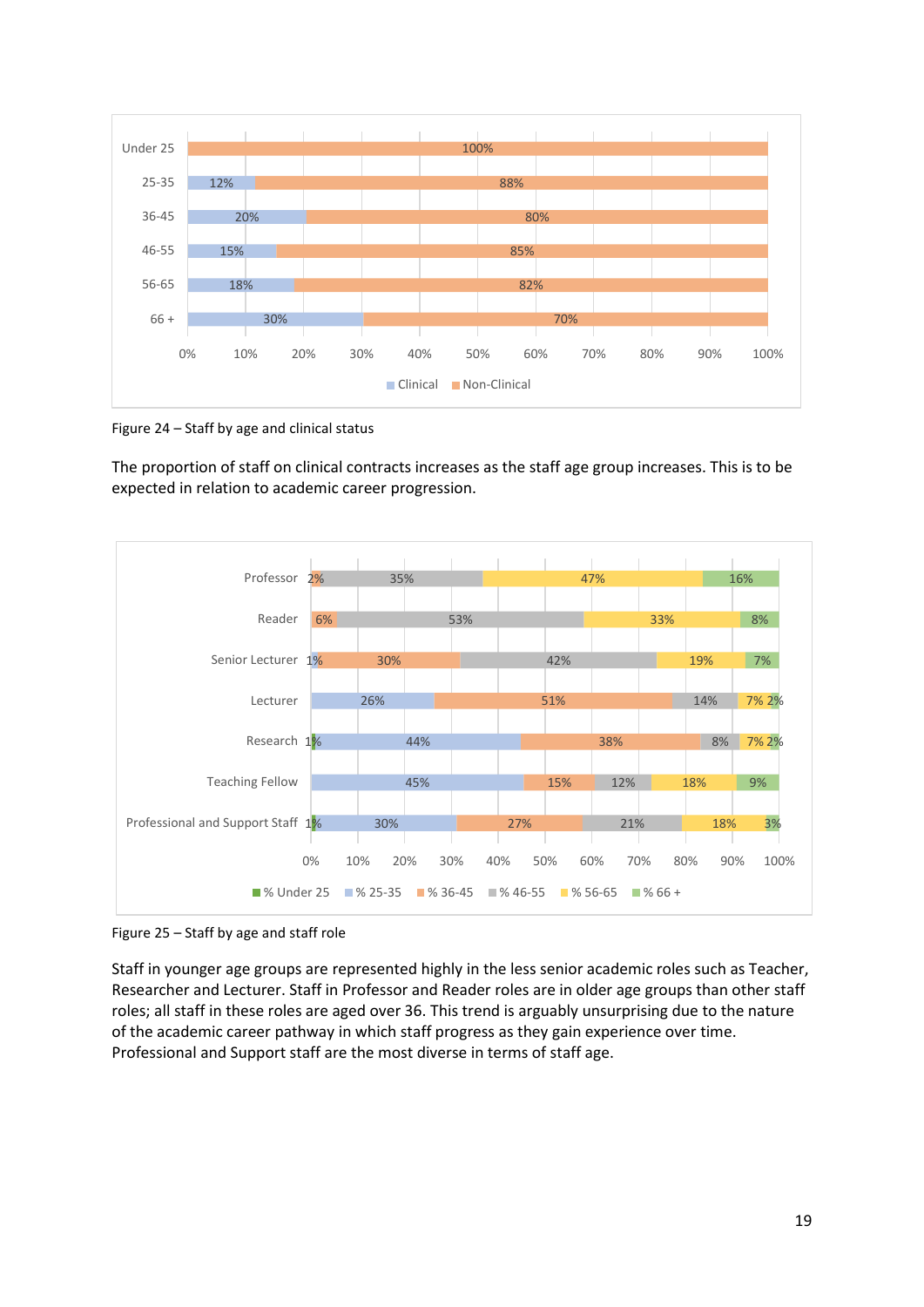| Grade               |          | <b>Under 25</b> |          | $25 - 35$ | $36 - 45$ |     |     | 46-55 |     | 56-65 |    | $66 +$ | <b>Total</b> |
|---------------------|----------|-----------------|----------|-----------|-----------|-----|-----|-------|-----|-------|----|--------|--------------|
| SGUL 1-3            | 5        | 15%             | 8        | 24%       | 10        | 30% | 5   | 15%   | 5   | 15%   | 0  | 0%     | 33           |
| <b>SGUL 4-5</b>     | $\Omega$ | 0%              | 83       | 44%       | 38        | 20% | 26  | 14%   | 35  | 19%   | 5  | 3%     | 187          |
| SGUL 6-7            | $\Omega$ | 0%              | 78       | 29%       | 92        | 34% | 56  | 21%   | 38  | 14%   | 8  | 3%     | 272          |
| SGUL <sub>8</sub>   | $\Omega$ | 0%              | 5        | 5%        | 18        | 19% | 44  | 46%   | 22  | 23%   | 7  | 7%     | 96           |
| <b>PSA</b>          | $\Omega$ | 0%              | $\Omega$ | 0%        | 5         | 14% | 14  | 38%   | 13  | 35%   | 5  | 14%    | 37           |
| <b>Clinical Pay</b> | 0        | 0%              | 24       | 19%       | 42        | 33% | 26  | 21%   | 24  | 19%   | 10 | 8%     | 126          |
| <b>Total</b>        | 5        | 1%              | 198      | 26%       | 205       | 27% | 171 | 23%   | 137 | 18%   | 35 | 5%     | 751          |

![](_page_19_Figure_1.jpeg)

Figure 26 – Staff by grade and age group

The data on staff by grade and age group indicates that members of staff aged 25 -45 are represented well across most grades, however less so at senior grade 8 and PSA levels. In these higher grades the majority of staff are aged over 46. Again, this reflects the expected level progression as staff gain experience the more years they are in employment.

| Age group    | <b>Full Time</b> |      | <b>Part Time</b> | Total |     |
|--------------|------------------|------|------------------|-------|-----|
| Under 25     | 5                | 100% | 0                | 0%    | 5   |
| $25 - 35$    | 163              | 83%  | 34               | 17%   | 197 |
| 36-45        | 143              | 70%  | 62               | 30%   | 205 |
| 46-55        | 135              | 79%  | 35               | 21%   | 170 |
| 56-65        | 89               | 65%  | 47               | 35%   | 136 |
| 66+          | 11               | 33%  | 22               | 67%   | 33  |
| <b>Total</b> | 545              | 73%  | 201              | 27%   | 746 |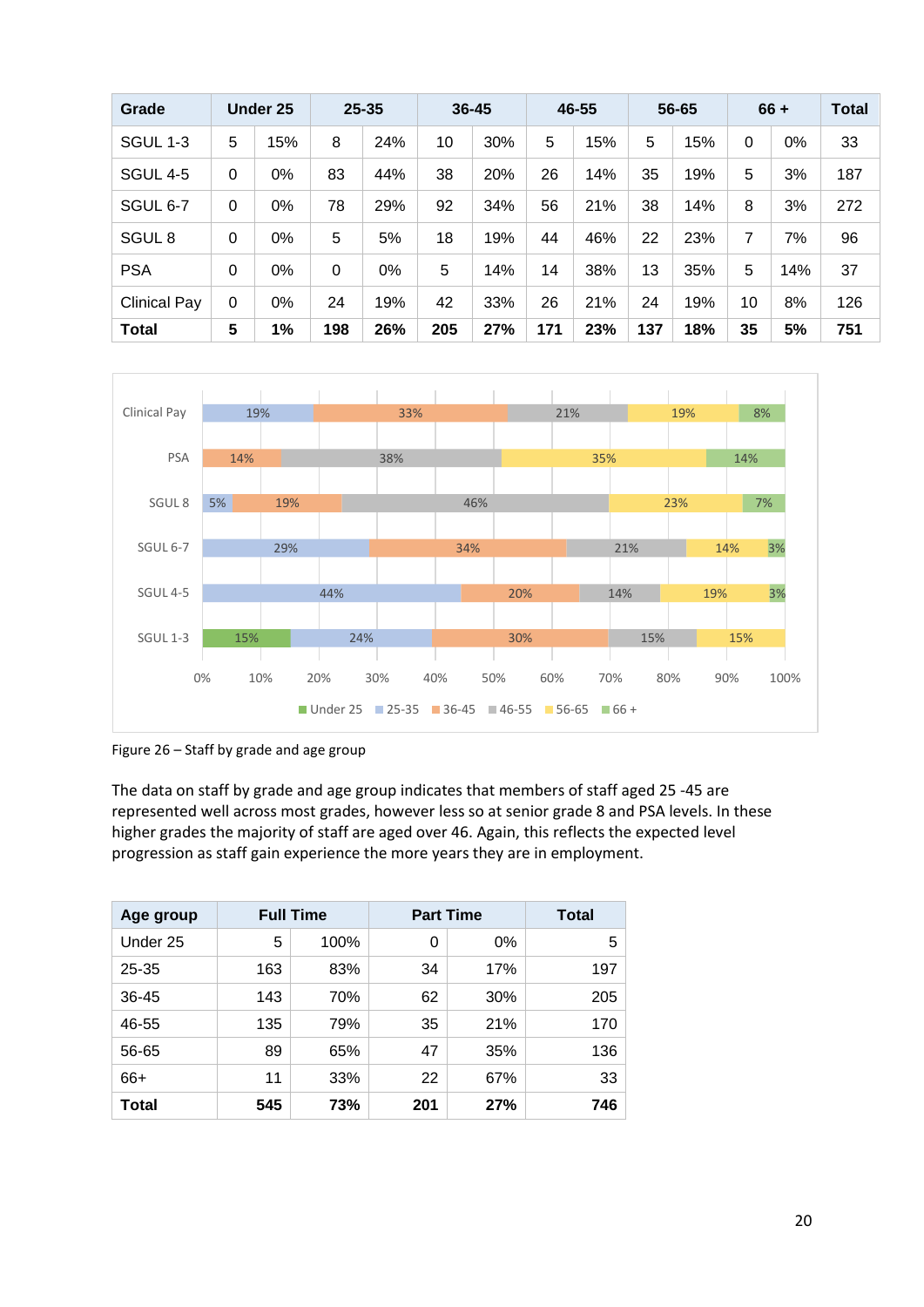The percentage of staff working part-time increases as the age group increases; for staff aged 66 and over, the majority work part-time. This could in part be due to staff returning to work part-time after taking partial retirement. No staff under the age of 25 work part-time.

| Age group | <b>Permanent</b> |     | <b>Fixed Term</b> | <b>Total</b> |     |  |
|-----------|------------------|-----|-------------------|--------------|-----|--|
| Under 25  | 0                | 0%  | 5                 | 100%         | 5   |  |
| $25 - 35$ | 96               | 49% | 101               | 51%          | 197 |  |
| 36-45     | 125              | 61% | 80                | 39%          | 205 |  |
| 46-55     | 147              | 86% | 23                | 14%          | 170 |  |
| 56-65     | 119              | 88% | 17                | 13%          | 136 |  |
| 66+       | 24               | 73% | 9                 | 27%          | 33  |  |
| Total     | 511              | 68% | 235               | 32%          | 746 |  |

The percentage of staff on fixed-term contracts is very high for staff aged under 25 at 100%, however these are small numbers. Half of our staff aged 25 – 35 are on fixed-term contracts, this percentage decreases slightly for staff aged 36-45. The percentages of staff on fixed term contracts falls significantly at age 46. These trends may reflect academic career progression as more senior academic roles tend to be permanent whilst more junior ones tend to be fixed term.

The percentage of staff on fixed term contracts increases again however for staff aged above 66. This is likely due to staff returning to part-time, fixed term roles after taking partial retirement.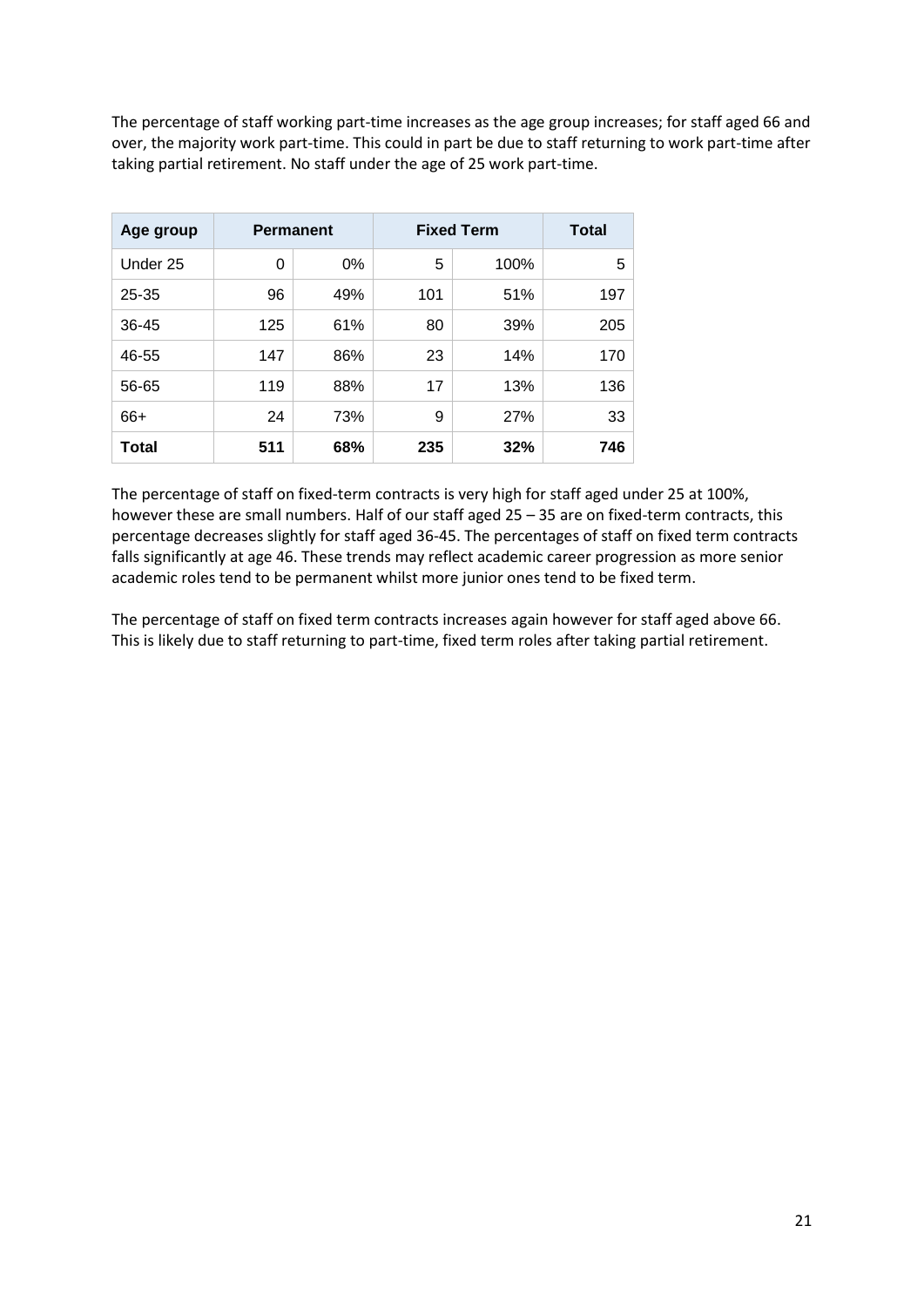### Overall Staff by Sexual Orientation

| <b>Bisexual</b>   | 10  | 1%   |
|-------------------|-----|------|
| Gay Man           | 14  | 2%   |
| Lesbian           | 5   | 1%   |
| Heterosexual      | 464 | 62%  |
| Other             | 6   | 1%   |
| Prefer not to say | 247 | 33%  |
| <b>Total</b>      | 746 | 100% |

![](_page_21_Figure_2.jpeg)

Figure 27 – Overall staff by sexual orientation

The data shows a low percentage of staff who identify as lesbian, gay and bisexual. There is however a high proportion of staff who select "Prefer not to say" which indicates a number of staff who do not wish to share this information and may feel uncomfortable about doing so.

Further breakdowns for staff by sexual orientation are not given due to small numbers.